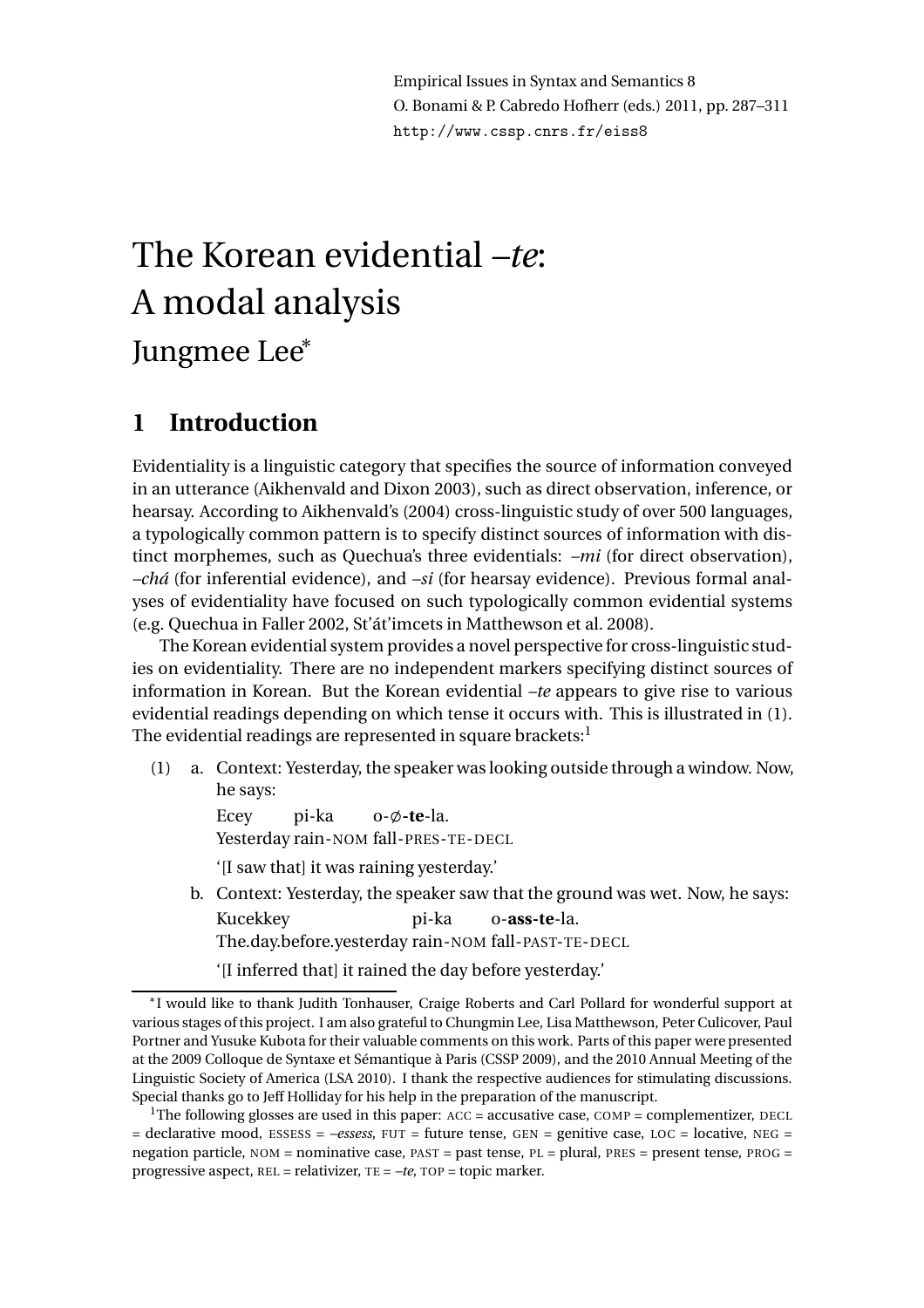In (1a), *–te* occurs with the present tense, and it gives rise to the direct evidential reading, according to which the speaker directly observed that it was raining. By contrast, if *–te* occurs with past tense as in (1b), it gives rise to the indirect inferential evidential reading, i.e. the speaker did not observe raining, but he inferred it based on his observation of the wet ground.

Given this availability of an evidential reading, this paper argues that the morpheme *–te* is an evidential marker (contra Chung 2005, 2007). The evidential *–te* differs from typologically more common evidential markers in otherlanguages (e.g. Quechua, St'át'imcets). The presence of *–te* in a sentence does not indicate a specific source of information, but its interaction with tenses determines the source of information conveyed. This paper discusses how the evidential *–te* gives rise to various evidential readings by means of interacting with tenses. This will lead us to look at the larger picture of evidential systems cross-linguistically and further our understanding of the nature of evidentiality.

This paper also addresses theoretical questions about the relationship between evidentiality and modality. By definition, evidentiality and epistemic modality are distinct notions. The former specifies source of information, and the latter specifies degree of a speaker's certainty about a proposition in question. de Haan (1999) distinguishes the two notions as follows:

(2) While epistemic modality and evidentiality both deal with evidence, they differ in what they do with that evidence. Epistemic modality EVALUATES evidence and on the basis of this evaluation assigns a confidence measure to the speaker's utterance. This utterance can be high, diminished, or low. An epistemic modality will be used to eflect this degree of confidence. An evidential ASSERTS that there is evidence for the speaker's utterance but does not interpret the evidence in any way. (de Haan, 1999, 85)

However, the literature (Izvorski 1997, McCready and Ogata 2007, Matthewson et al. 2007 among others) has noted that evidentiality and modality are closely related. The speaker's degree of certainty is significantly dependent on the source of information conveyed. In my analysis of the Korean evidential *–te*, I present empirical evidence for its modal meaning. I show how the 'evaluation' process in the sense of de Hann is involved when we acquire evidence and make a claim on the basis of it. The evidential meaning is formalized in terms of Kratzer's (1977, 1981) modal theory. This paper also discusses Chung's (2005, 2007) analysis of *–te* as a spatio-temporal operator in detail. I spell out its methodological and empirical problems, and point out that her assumptions about evidentiality is not supported by cross-linguistic studies.

This paper is organized as follows: In §2 and §3, I explore the temporal and evidential readings of *–te* sentences, respectively, and show that different evidential readings arise depending on which tense *–te* occurs with. §4 presents supporting evidence for a modal approach to the Korean evidential *–te*, and then develops a compositional analysis in terms of Kratzer's modal theory. The analysis proposed in this paper is compared with Chung's (2005, 2007) analysis in §5. The main claims of this paper are summarized in §6.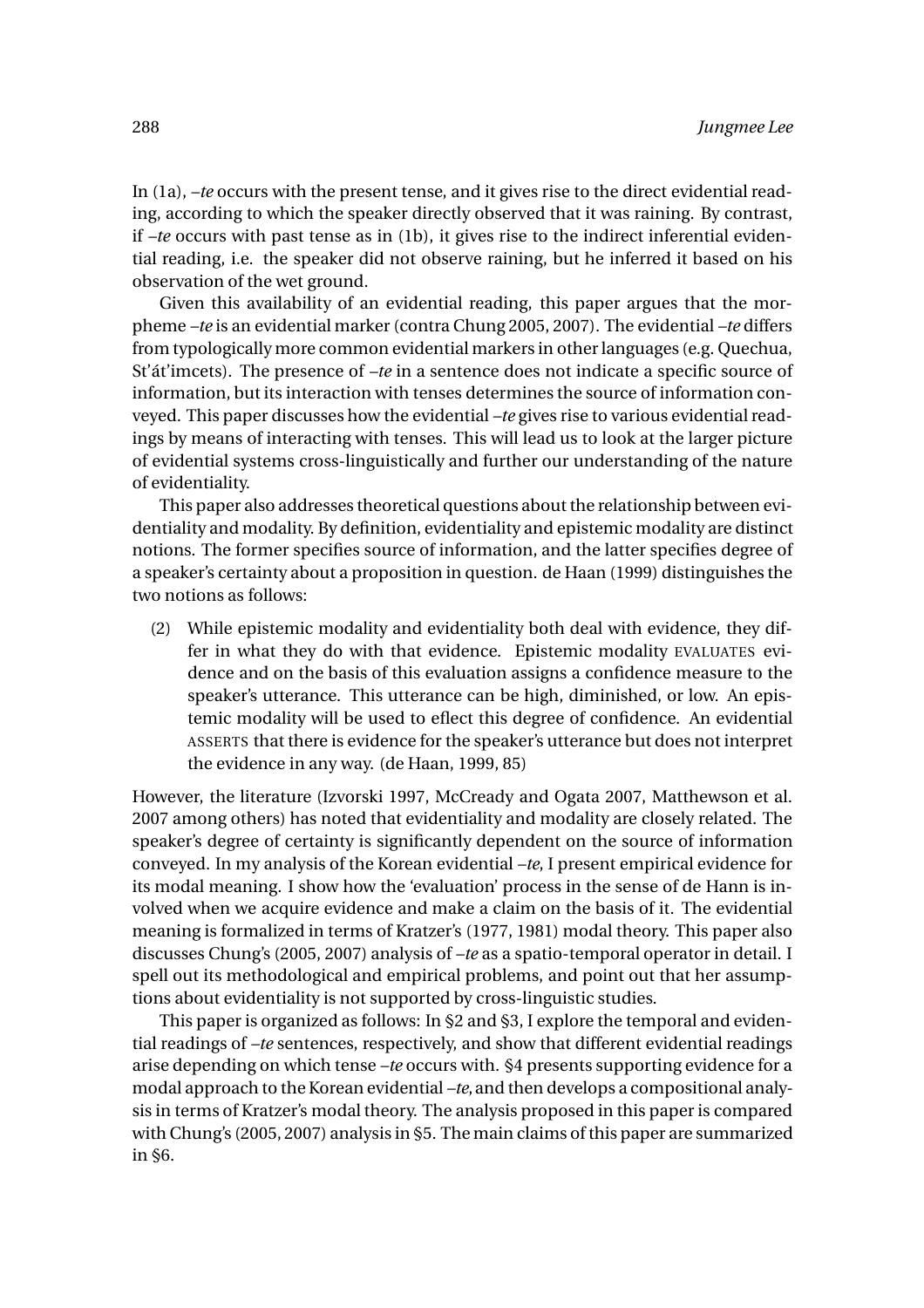### **2 Temporal readings of** *–te* **sentences**

#### **2.1 Background: Korean tenses**

There are three tenses in Korean; (i) past *–ess*, (ii) present –ø, and (iii) future *–kyess*.<sup>2,3</sup> Korean tenses relate the eventuality time to an evaluation time, which is the utterance time in matrix clauses as illustrated in (3), but som! e other time interval in embedded clauses as illustrated in  $(4)$ .<sup>4</sup>

- (3) a. #Ecey/cikum/#nayil Yesterday/now/tomorrow rain-NOM fall-PRES-DECL pi-ka  $o$ - $\emptyset$ -a. 'It is raining #yesterday/now/#tomorrow.'
	- b. Ecey/#cikum/#nayil Yesterday/now/tomorrow rain-NOM fall-PAST-DECL pi-ka o-**ass**-e. 'It rained yesterday/#now/#tomorrow.'
	- c. #Ecey/#cikum/nayil Yesterday/now/tomorrow rain-NOM fall-FUT-DECL pi-ka o-**kyess**-e. 'It will rain #yesterday/#now/tomorrow.'

In (3), the eventuality time of the raining eventuality is constrained with respect to the utterance time; e.g. (i) *present* tense locates the eventuality time of the raining eventuality in the present relative to the utterance time as in (3a), (ii) *past* tense locates the eventuality time of the raining eventuality in the past relative to the utterance time as in (3b), and (iii) future tense locates the eventuality time of the raining eventuality in the future relative to the utterance time as in (3c). However, the evaluation time of Korean tenses in embedding constructions is *not* the utterance time, but some other time interval (Yoon 1996, Song 1999 among others). For example, the embedded tense of a verbal complement clauses is interpreted with respect to the eventuality time of the matrix clause eventuality.

- (4) a. Chelswu-nun pi-ka Chelswu-TOP rain-NOM fall-PRES-DECL-COMP say-PAST-DECL o-**n**-ta-ko malha-yess-ta. 'Chelswu said that it was raining.'
	- b. Chelswu-nun pi-ka Chelswu-TOP rain-NOM fall-PAST-DECL-COMP say-PAST-DECL o-**ass**-ta-ko malha-yess-ta. 'Chelswu said that it had rained.'

<sup>2</sup>The Korean past and present tenses have phonologically conditioned allomorphs: *–ess*, *–ass*, *–ss*, *–yess* for past, and *–nun*, *–n*, − $\emptyset$  for present.

<sup>3</sup>The expression *–kyess* has been analyzed as a future tense (e.g. Song 1967, Kim 1992) or a futureoriented modal element (e.g. Yoo 1993, An 1980). This paper does not discuss the two approaches in detail, but notice that in either analysis, a futurate temporal meaning is encoded in the denotation of *–kyess*. For the sake of simplicity, I gloss *–kyess* as FUT in this paper without further discussion.

<sup>&</sup>lt;sup>4</sup>Since this paper does not address issues regarding aspect, I develop a compositional analysis according to this temporal meaning of tense (as relating an eventuality time to an evaluation time). However, in a fuller analysis that deals with aspect as well as tense, Reichenbach's (1947) notion of a reference time should be introduced. In the fuller analysis, tense should be defined as relating a reference time and an evaluation time, and aspect as relating a reference time and an eventuality time. The analysis proposed in this paper can be easily converted to the reference time-based system described above.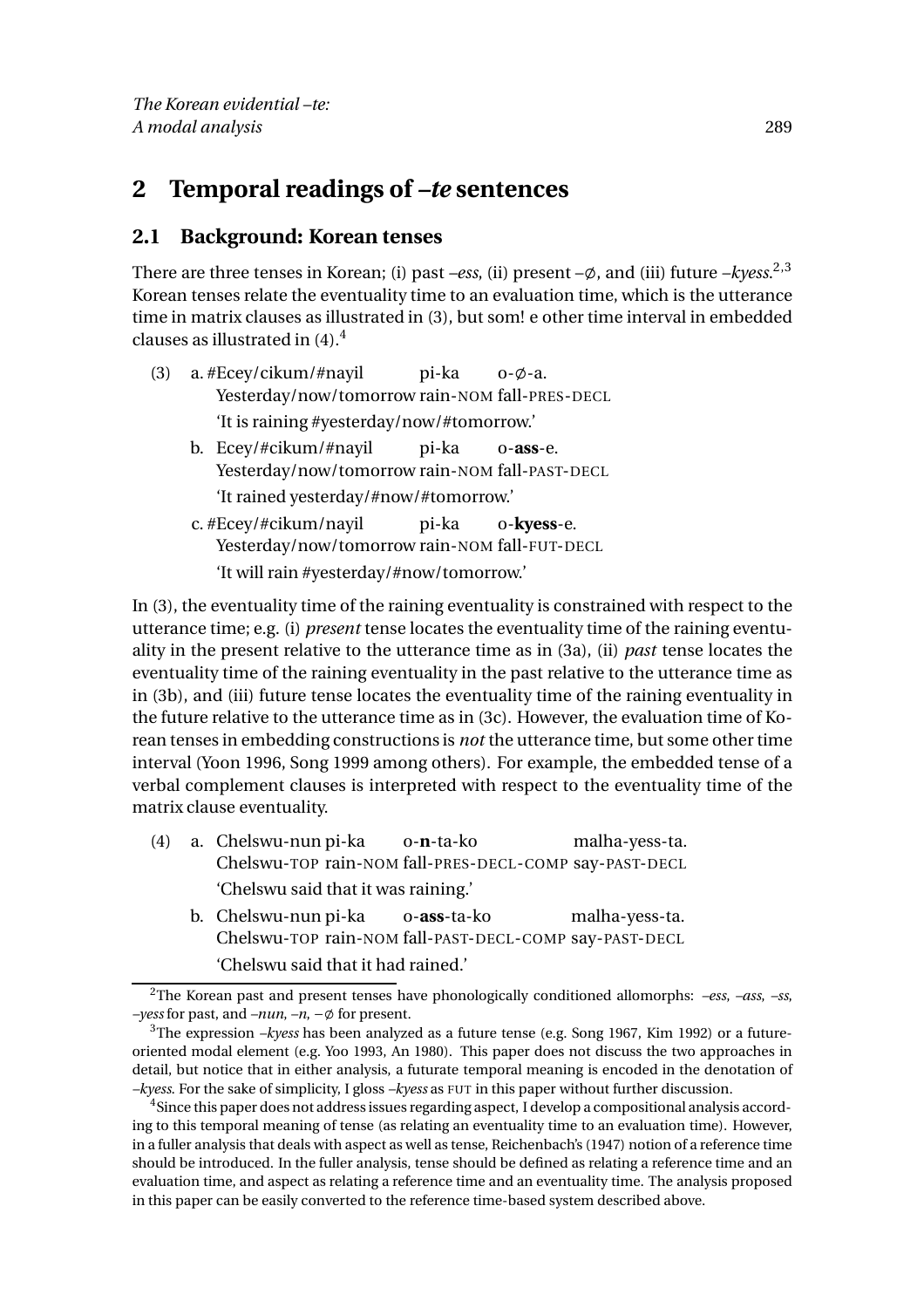c. Chelswu-nun pi-ka Chelswu-TOP rain-NOM fall-FUT-DECL-COMP say-PAST-DECL o-**kyess**-ta-ko malha-yess-ta. 'Chelswu said that it would rain.'

The embedded tenses in (4) are responsible for the temporal relation between the eventuality time of the raining eventuality and that of the saying eventuality: (i) With the embedded present tense, the eventuality time of the raining eventuality overlaps with that of the saying eventuality as in (4a), (ii) with the embedded past tense, the eventuality time of the raining eventuality is located prior to that of the saying eventuality as in (4b), and (iii) with the embedded future tense, the eventuality time of the raining eventuality is located after that of the saying eventuality as in (4c).

#### **2.2 Temporal meanings of** *–te* **and its cooccurring tenses**

The temporal interpretation of evidential sentences realized with *–te* exhibits the same pattern as that of embedding constructions with a past tensed matrix verb. As exemplified in (1), an evidential sentence in the morphosyntactic makeup *φ*-TENSE-*te*-DECL involves the eventuality of the speaker acquiring evidence for the existence of an eventuality denoted by *φ* (Sohn 1975, Lee and Ramsey 2000, Chung 2007 among others). I call the former eventuality *an evidence acquisition eventuality*, e.g. the eventuality of the speaker acquiring visual evidence (seeing the wet ground) in (1b). As discussed in detail below, the evidential *–te* itself makes a temporal contribution: it locates the eventuality time of an evidence acquisition eventuality (henceforth, an evidence acquisition time) prior to the utterance time.<sup>5</sup> The evidence acquisition time plays the role of the evaluation time for tenses occurring with *–te* (Lee and Ramsey 2000). Consider the following *–te* sentences that involve different tenses.

- (5) Pi-ka Rain-NOM fall-PAST-TE-DECL o-**ass-te**-la. '[I inferred that] it had rained.'
- (6) Pi-ka Rain-NOM fall-PRES-TE-DECL 0- $\phi$ -te-la. '[I saw that] it was raining.'
- (7) Pi-ka Rain-NOM fall-FUT-TE-DECL o-**kyess-te**-la. '[I inferred that] it would rain.'

The examples in (5)–(7) describe a raining eventuality. Henceforth, I refer to such an eventuality denoted by *φ* (in the morphosyntactic makeup *φ*-TENSE-*te*-DECL) as *a described eventuality*. Assuming the normal course of a raining eventuality (according to our world knowledge), e.g. the sky being overcast (as its pre-state), raining (as its ongoing-state), the ground being wet (as its post-state), there are 9 possible temporal relations between (i) an evidence acquisition time and the utterance time, and (ii) an

 $5$ This temporal meaning has been noted by previous authors in va! rious ways, e.g. a 'retrospective' tense (Choi 1983), a 'retrospective' mood ('inheritantly carrying the past feature (p. 359)') (Sohn 1999 among others), a 'past' sensory observation (Song 2002), or a spatial deictic 'past' tense (Chung 2005, 2007).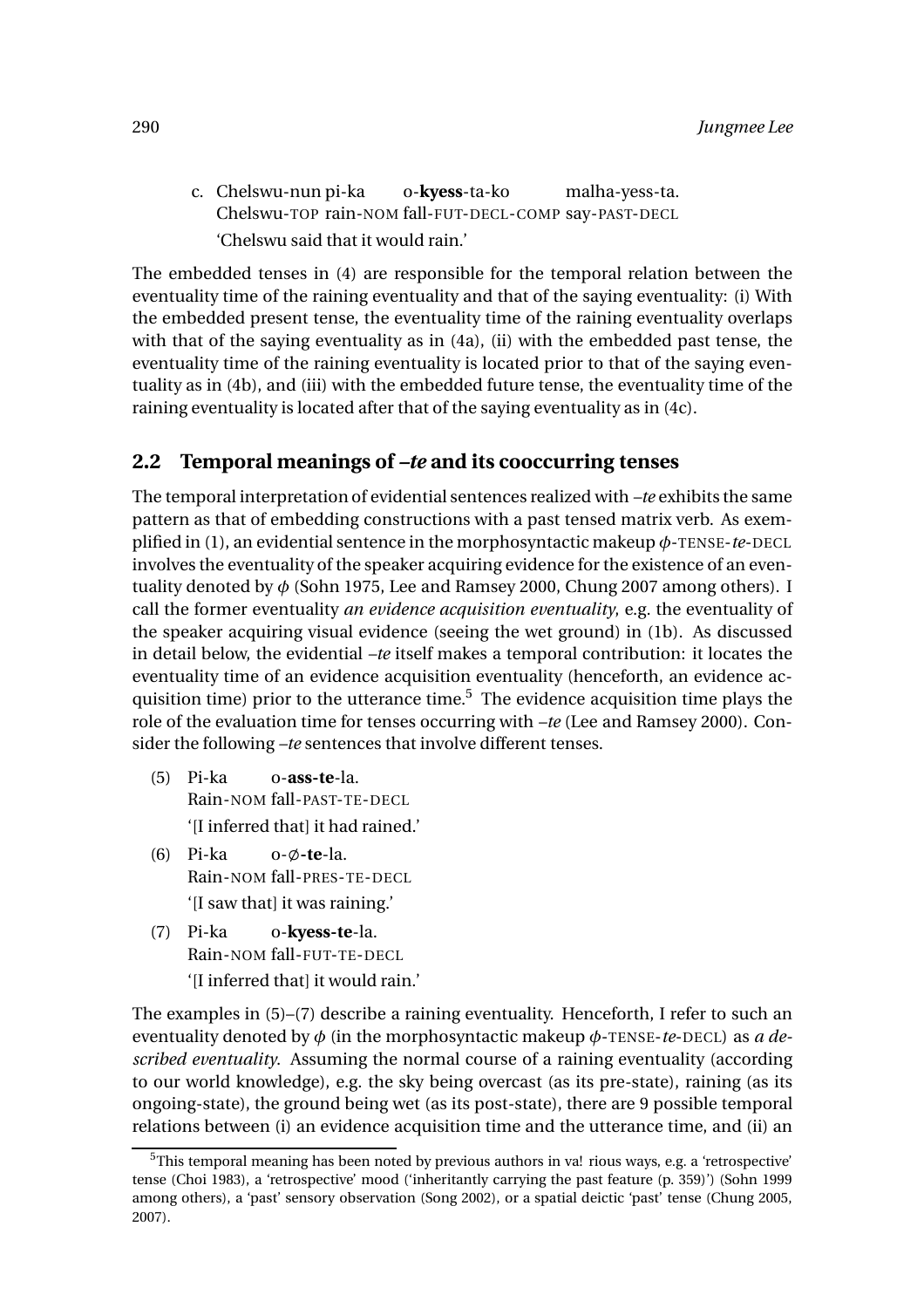evidence acquisition time and the eventuality time of a raining eventuality. They are summarized in Table 1. (EVI, DES, and UTT stand for an evidence acquisition time, an eventuality time of a described eventuality and an utterance time, respectively. ≺ and ◦ represent a temporally sequential relation and a temporal overlap, respectively.)

|                                                                              |                                                                                   | $DES \leq EVI$ DES $\circ$ EVI EVI $\leq$ DES |  |
|------------------------------------------------------------------------------|-----------------------------------------------------------------------------------|-----------------------------------------------|--|
|                                                                              | EVI $\lt$ UTT   Context 1   Context 2   Context 3                                 |                                               |  |
|                                                                              | EVI $\circ$ UTT $\parallel$ Context 4 $\parallel$ Context 5 $\parallel$ Context 6 |                                               |  |
| $\vert$ UTT $\leq$ EVI $\vert$ Context 7 $\vert$ Context 8 $\vert$ Context 9 |                                                                                   |                                               |  |

|  | o UTT    Context 4   Context 5   Conter |  |
|--|-----------------------------------------|--|
|  | $\leq$ EVI Context 7 Context 8 Contex   |  |

Each utterance context in Table 1 is exemplified in (8). The temporal relation between the utterance time and the evidence acquisition time is specified by time adverbials. The temporal relation between the evidence acquisition time and the eventuality time of a described eventuality is specified by which evidence the speaker acquires. For example, if what the speaker saw is the wet ground, then the eventuality time of the described eventuality (here, a raining eventuality) is located *prior to* the evidence acquisition time. By contrast, if the speaker saw the overcast sky, then the eventuality time of a described eventuality is located *after* the evidence acquisition time.

- (8) a. Context 1: The speaker saw the wet ground yesterday.
	- b. Context 2: The speaker saw it raining yesterday.
	- c. Context 3: The speaker saw the overcast sky yesterday.
	- d. Context 4: The speaker is seeing the wet ground now.
	- e. Context 5: The speaker is seeing it raining now.
	- f. Context 6: The speaker is seeing the overcast sky now.
	- g. Context 7: The speaker will be seeing the wet ground tomorrow.
	- h. Context 8: The speaker will be seeing that it will be raining tomorrow.
	- i. Context 9: The speaker will be seeing the overcast sky tomorrow.

Crucially, there is only one context where each of the examples in (5), (6) and (7) can be uttered felicitously; (i) the past tensed *–te* sentence (5) is felicitous in context 1, (ii) the present tensed *–te* sentence (6) is felicitous in context 2, and (iii) the future tensed *–te* sentence (7) is felicious in context 3, respectively.

Notice that contexts 1, 2, and 3 have in common in that an evidence acquisition time is located prior to the utterance time, i.e yesterday. This temporal meaning is attributed to the temporal element that the examples have in common, i.e. the evidential *–te*. However, contexts 1, 2, and 3 require a different temporal relation between the eventuality time of a described eventuality and an evidence acquisition time. This different temporal meaning is due to the distinct tenses occurring in the examples in (5)–(7). That is, tenses occurring with *–te* constrain the temporal location of the eventuality time of a described eventuality with respect to an evidence acquisition time; (i) with *past* tense, the eventuality time of a described eventuality is located in the past of an evidence acquisition time, (ii) with *present* tense, the eventuality time of a described eventuality overlaps an evidence acquisition time, and (iii) w! ith *future* tense, the eventuality time of a described eventuality is located in the future of an evidence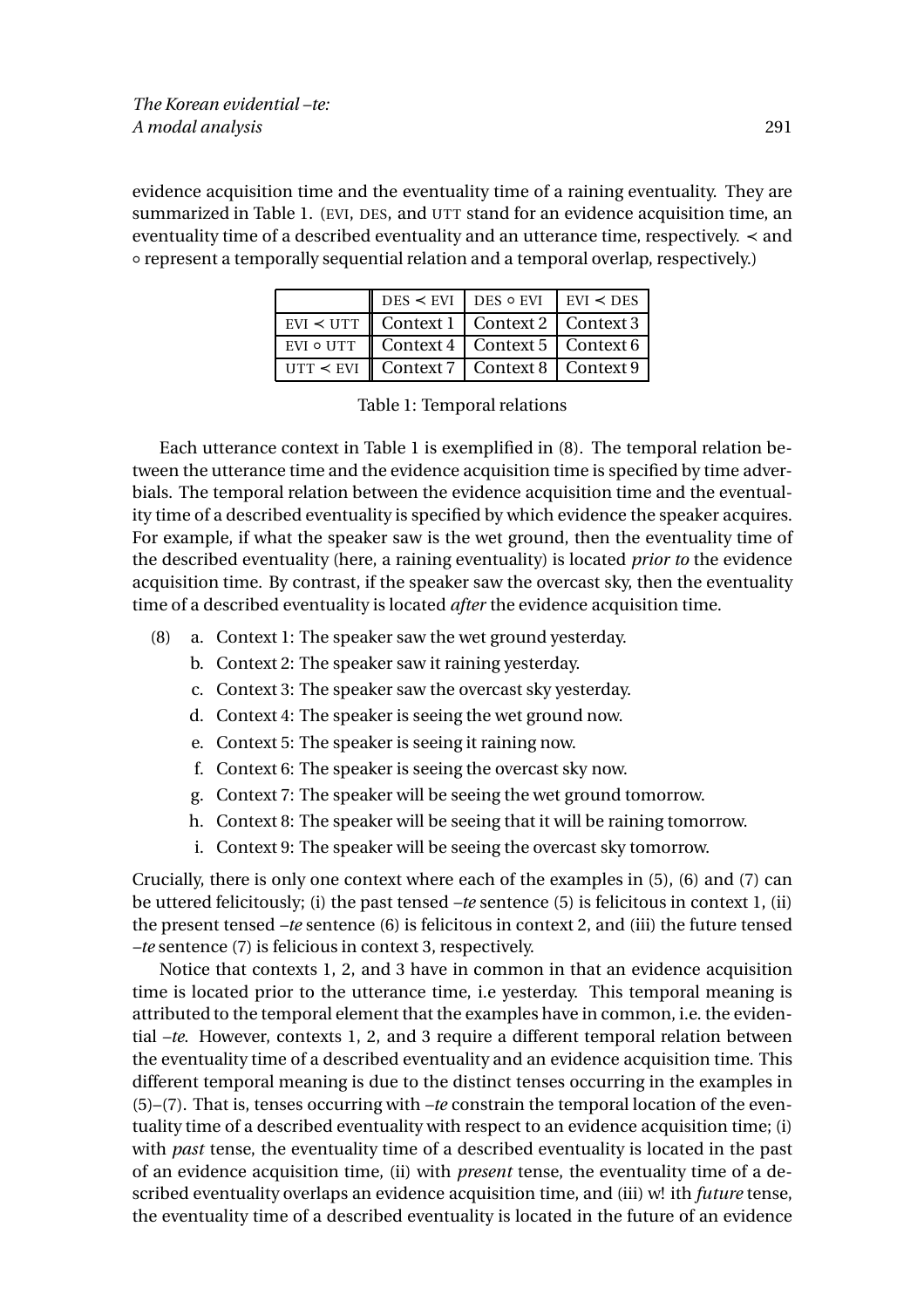acquisition time. This shows that in the Korean *–te* sentences, the evidence acquisition time is the evaluation time relative to which the eventuality time of a described eventuality is located. This is parallel to other embedding constructions, such as verb complement sentences because their embedded tenses are not interpreted with respect to the utterance time, but with respect to some other time; (i) the tense embedded in an evidential sentence is interpreted relative to the evidence acquisition time (induced by the evidential *–te*), and (ii) the tense embedded in a verb complement clause is interpreted relative to the eventuality time of the matrix clause eventuality.

In sum, a Korean evidential sentence realized with *–te* receives a temporal reading as follows: (i) *–te* constrains an evidence acquisition time to be temporally located prior to the utterance time, and (ii) the tense occurring with *–te* locates the eventuality time of a described eventuality relative to an evidence acquisition time (not relative to the utterance time). The temporal relation constrained by the embedded tenses affect the evidential reading of a *–te* sentence. This will be addressed in the next section.

### **3 Evidential readings of** *–te* **sentences**

#### **3.1** *–Te* **is an evidential marker.**

A Korean sentence in the morphosyntactic makeup *φ*-TENSE-*te*-DECL receives an evidential reading such that the speaker had *direct* or *inferential* evidence for the existence of the described eventuality denoted by  $\phi$ .<sup>6</sup> Contra typologically common evidential systems, the Korean evidential *–te* itself does not indicate which type of evidence the speaker acquired. But if the speaker does not have appropriate evidence for a described eventuality, an evidential utterance is infelicitous as illustrated in (9).

(9) a. Context: The speaker is blind.

#Cihasil-i Basement-NOM very nemwu etwup- $\phi$ -**te**-la. dark-PRES-TE-DECL

Intended: '[I had visual evidence that] it was very dark in the basement.'

- (i) a. Pi-ka Rain-NOM fall-PRES-DECL-TE-DECL o-n-ta-te-la. '[The speaker was told that] it was raining.' b. Pi-ka o-ass-ta-te-la.
	- Rain-NOM fall-PAST-DECL-TE-DECL

'[The speaker was told that] it had rained.'

c. Pi-ka Rain-NOM fall-FUT-DECL-TE-DECL o-kyess-ta-te-la. '[The speaker was told that] it would rain.'

This reportative evidential meaning lends further support to my analysis of *–te* as an evidential (contra Chung 2005, 2007). This paper does not provide an analysis of the evidential *–te* occurring in this morphosyntactic makeup, but it will be addressed in Lee (forthcoming).

<sup>6</sup> If the evidential *–te* occurs in the morphosyntactic makeup *φ*-TENSE-DECL-*te*-DECL, then it receives a *reportative* evidential reading. In this morphosyntactic makeup, there is a declarative mood marker between the tense and the evidential *–te*. Irrespective of which tense *–te* occurs with, the following sentences receive a reportative evidential reading.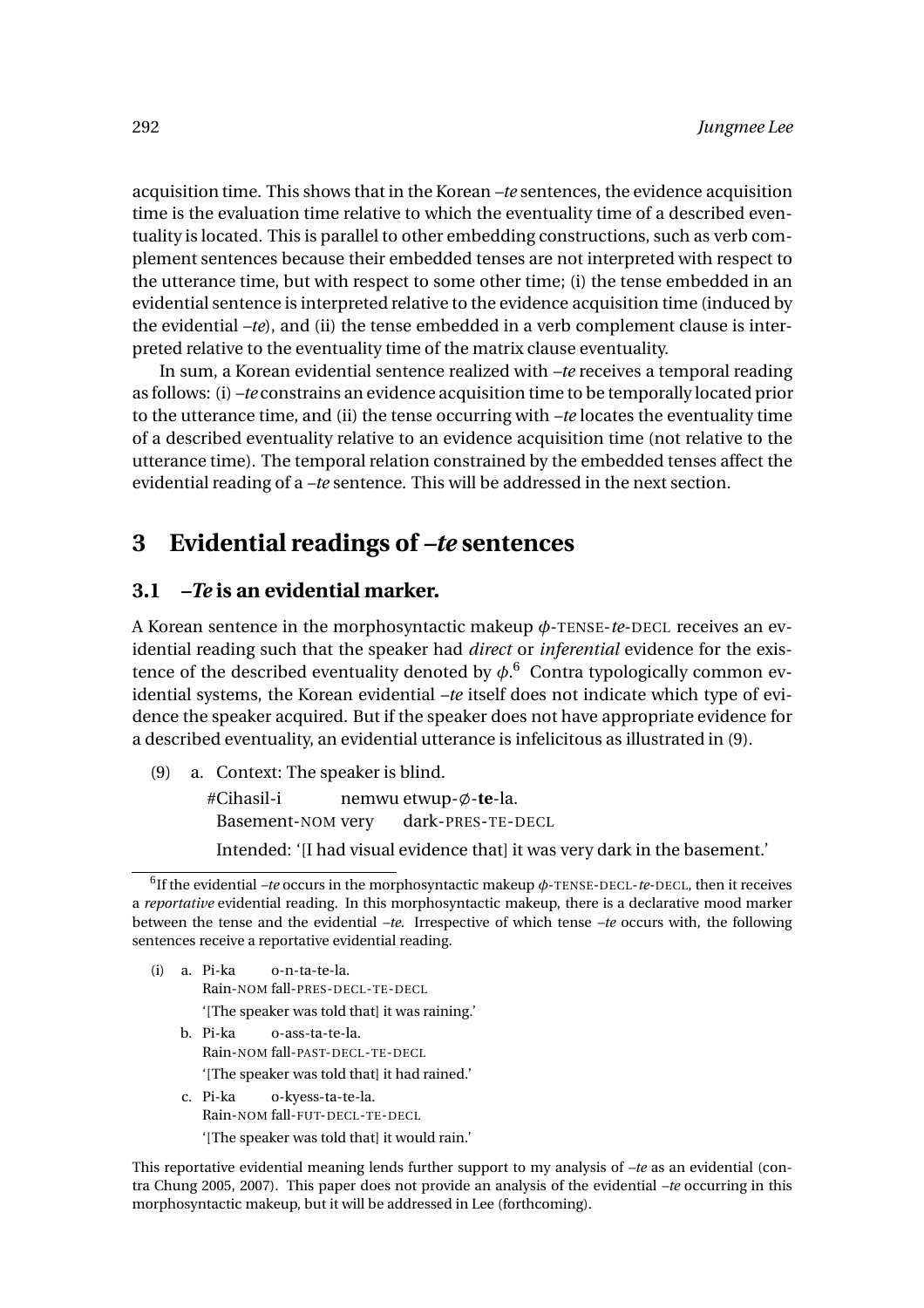b. Context: The speaker is deaf.

#Tosekwan-i nemwu coyongha-ø-te-la. Library-NOM very quiet-PRES-TE-DECL

- Intended: '[I had auditory evidence that] the library was very quiet.'
- c. Context: The speaker had never eaten kimchi. Now, he says:

#Kimchi-ka Kimchi-NOM taste.spicy-PRES-TE-DECL mayp- $\emptyset$ -te-la.

Intended: '[I had gustatory evidence that] kimchi tasted spicy.'

- d. Context: The speaker had surgery on his nose yesterday. His nose was stuffed with cotton balls. Now, he says:
	- #Ecey Yesterday somewhere burn-PROG-REL smell-NOM exist-PRES-TE-DECL edise tha-nu-n namsay-ka na-ø-**te**-la.

Intended: '[I had olfactory evidence that] yesterday there was a burning smell coming from somewhere.'

Each described eventuality in (9) requires a specific evidence type: visual evidence in (9a), auditory evidence in (9b), gustatory evidence in (9c), olfactory evidence in (9d). But the required evidence is not available in each context. This results in infelicitous utterances.

Given this evidential reading with *–te*, I argue that *–te* is an evidential marker (Song 2002, contra Chung 2005, 2007). It differs from evidentials in other languages that employ distinct morphemes for specifying distinct evidence types. In Korean evidential sentences realized with *–te*, a distinct evidence type is not expressed by a distinct morpheme. But it is determined by interactions of *–te* and tenses as discussed in the following section.

### **3.2 Tenses and evidence types**

As discussed in §2.2, tenses occurring with *–te* locate an eventuality time of a described eventuality relative to an evidence acquisition time. Whether the two times overlap or not affects the availability of direct evidence for the existence of a *described* eventual $itv.<sup>7</sup>$ 

With past or future tenses, two time intervals cannot temporally overlap. This temporal relation prevents a speaker from acquiring direct evidence for a described eventuality. Based on some evidence available at the evidence acquisition time, the speaker infers that a described eventuality occurred or will occur in the past or future of the evidence acquisition time. For example, consider the evidential readings for felicitous utterances of the following past tensed *–te* sentences:

 $<sup>7</sup>$  Note that the discussion on evidence types here regards a described eventuality, not an eventuality</sup> causing or caused by a described eventuality. For example, in (5), if the speaker saw the wet ground, then he/she acquired direct evidence for the existence of the eventuality of the ground being wet. But the speaker did not acquire direct evidence for the existence of a raining eventuality. In this utterance, the raining eventuality is a described eventuality. So direct evidence is *not* available for the described eventuality.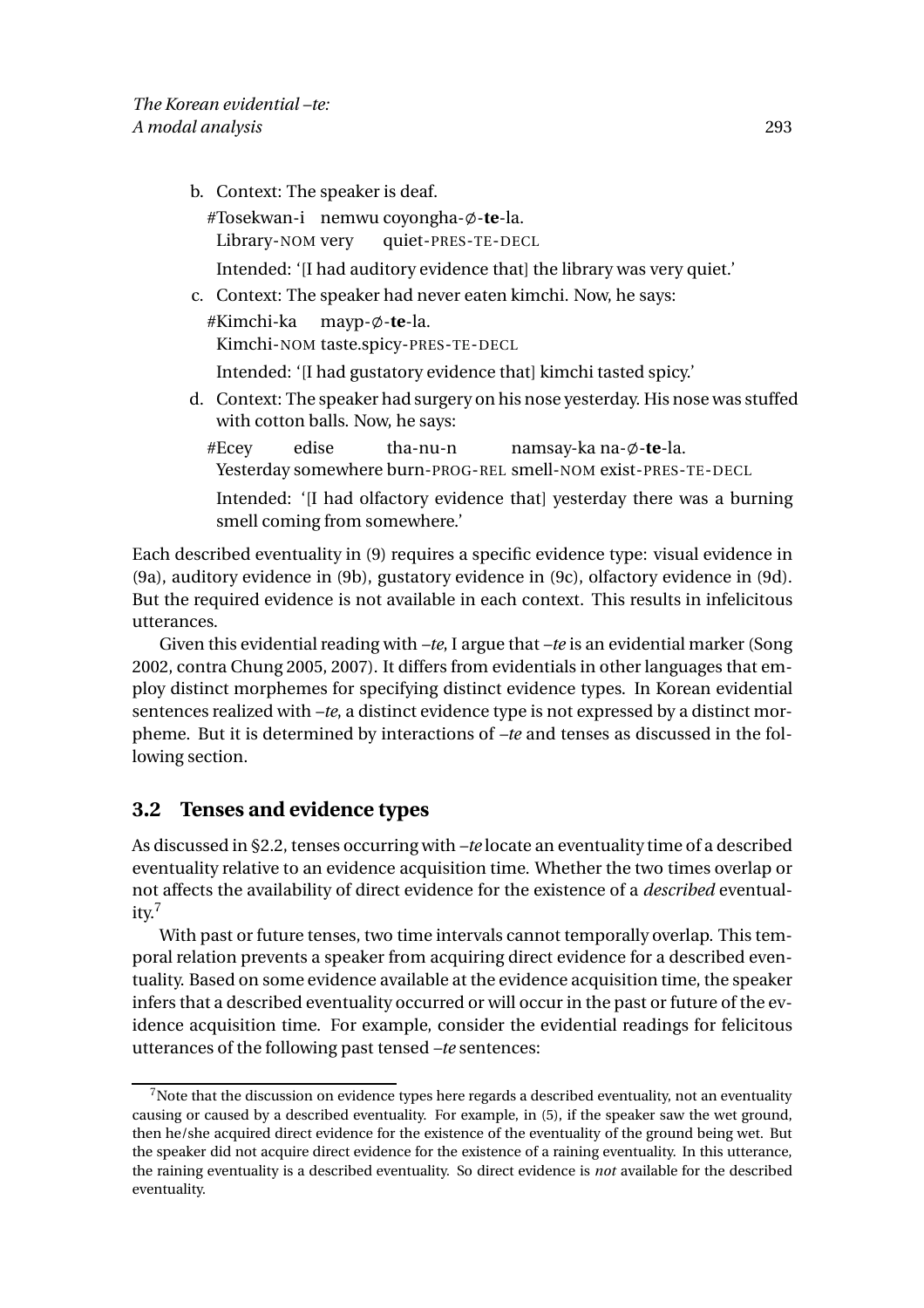(10) a. Context: The speaker saw a pile of snow on the street this morning. Now, he says:

> Nwun-i Snow-NOM fall-PAST-TE-DECL o-**ass**-**te**-la.

'[I inferred that] it had snowed.'

b. Context: The speaker works in a library. He regularly checks a noise decibel reader, and takes a note of it. Yesterday he read the previous record of a noise decibel level. Now, he says:<sup>8</sup>

Tosekwan-i nemwu sikkule-**ess**-**te**-la. Library-NOM very noisy-PAST-TE-DECL

'[I inferred that] the library had been very noisy.'

c. Context: The speaker saw leftover curry in Yenghi's kitchen this morning. Now, he says:

Yenghi-ka khaley-lul mantul-**ess**-**te**-la.

Yenghi-NOM curry-ACC make-PAST-TE-DECL

'[I inferred that] Yenghi had made curry.'

In (10a), the past tense locates the eventuality time of the snowing eventuality in the past of the evidence acquisition time, i.e. the time at which the speaker saw a pile of snow. This means that the speaker cannot make a direct observation of the snowing eventuality, but he/she can only infer about its existence on the basis of the available evidence at the evidence acquisition time. The previous record of a noise decibel level in (10b) and the leftover curry in (10c) were also taken as indicating the results of an eventuality of a library being noisy and an eventuality of Yenghi cooking curry, respectively. The temporal relation constrained by the past tense allows for inferential evidence, but not a direct observation.

The occurrence of a future tense with *–te* also gives rise to an inferential evidential reading. Future tense constrains the eventuality time of a described eventuality to be located after an evidence acquisition time. Given this temporal relation, it is impossible for the speaker to acquire direct evidence for the existence of a described eventualtiy (unless he/she has a super power to make sensory observations of what happens in the future). Consider the evidential readings of the following future tensed *–te* sentences:

(11) a. Context: It was very cloudy this morning.

Onul pam-ey pi-ka Today night-at rain-NOM fall-FUT-TE-DECL o-**kyess**-**te**-la. '[I inferred that] it would rain tonight.'

b. Context: The exam week was over, and many students left campus.

Tosekwan-i coyongha-**kyess**-**te**-la. Library-NOM quiet-FUT-TE-DECL

'[I inferred that] the library would be quiet.'

 ${}^{8}$ This contextual information was suggested by Carl Pollard (p.c).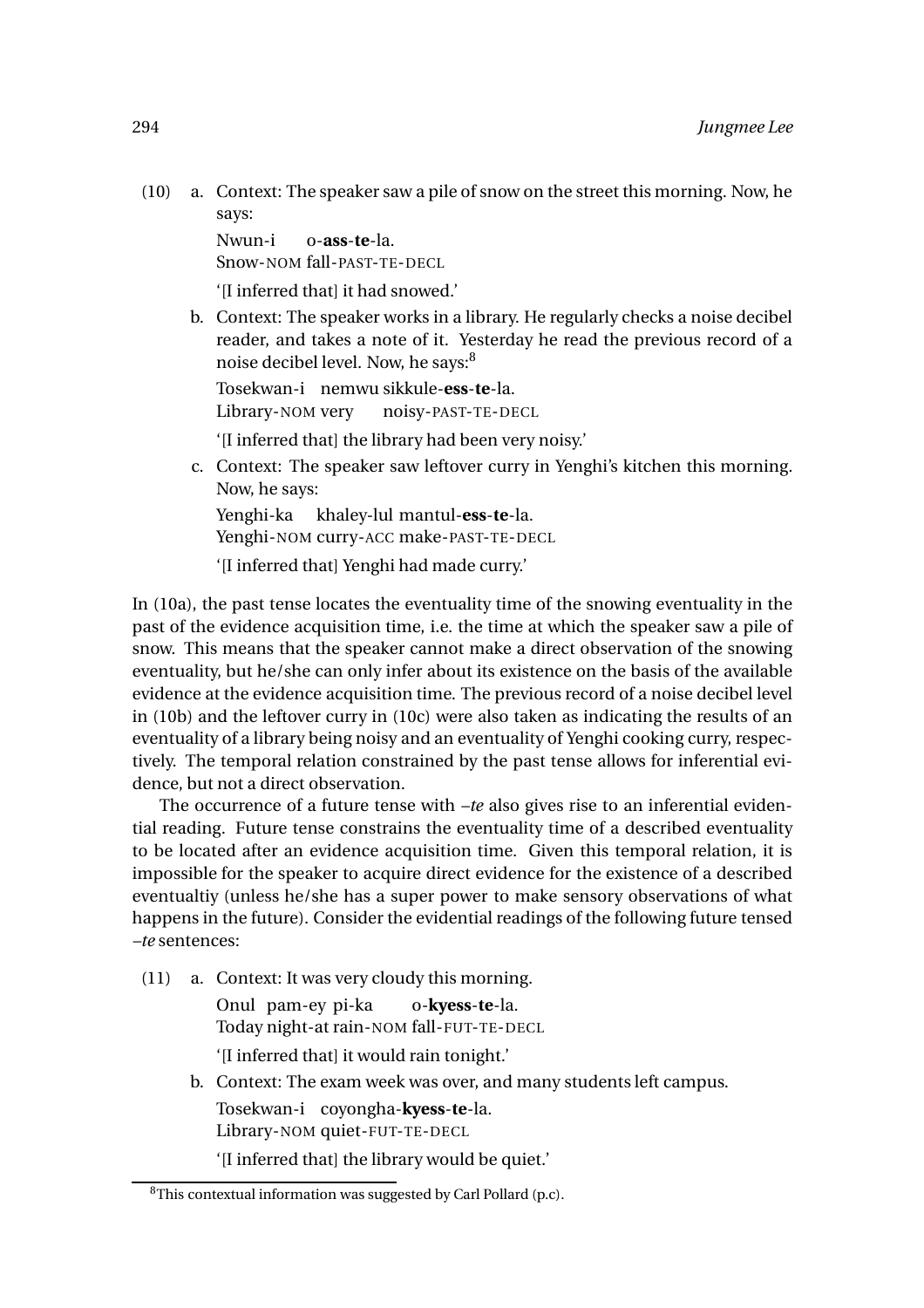c. Context: The speaker found curry powder with sliced vegetables and meat in Yenghi's kitchen yesterday. Now, he says: Yenghi-ka khaley-lul mantul-**kyess**-**te**-la. Yenghi-NOM curry-ACC make-FUT-TE-DECL

'[I inferred that] Yenghi would make curry.'

In (11a), the speaker saw the overcast sky. On the basis of this evidence, the speaker inferred that it would be raining later. The examples in (11b) and (11c) also show that the speaker made inferences about the existence of the described eventualities. Given the fact that the exam week was over in (11b), the speaker inferred that the library would be very quiet. After seeing that the curry powder, vegetables and meat were ready, the speaker inferred that Yenghi would make curry even though the speaker did not see Yenghi actually cooking. In such situations where the eventuality time of a described eventuality and an evidence acquisition time do not temporally overlap, the speaker cannot make a direct observation of the ongoing state of a described eventuality. In a future tensed *–te* sentence, the speaker inferred the existence of a described eventuality on the basis of the evid! ence that he/she took as indicating the causing eventuality (or pre-state) of a described eventuality. That is, inference evidence for a described eventuality is available, but direct evidence for a described eventuality is not.

Unlike past or future tensed *–te* sentences, if *–te* occurs with present tense, the eventuality time of a described eventuality and an evidence acquisition time temporally overlap. This temporal relation affects the evidential reading of a present tensed *–te* sentence. The relevant examples are given below:

(12) a. Context: The speaker drove home. Now, he says:

Nwun-i Snow-NOM fall-PRES-TE-DECL o- $\emptyset$ -te-la.

'[I saw that] it was snowing.'

b. Context: The speaker was at the library yesterday. Now, he says: Tosekwan-i nemwu coyongha-ø-**te**-la.

Library-NOM very quiet-PRES-TE-DECL

'[I made an auditory observation that] the library was very quiet.'

c. Context: When the speaker woke up, he smelled something from the kitchen. Now, he says:

Yenghi-ka khaley-lul mantul-ø-**te**-la. Yenghi-NOM curry-ACC make-PRES-TE-DECL '[I smelled that] Yenghi was making curry.'

The examples in (12) are felicitous in given contexts where the speaker made a sensory observation of the ongoing state of the described eventualities; visual observation in (12a), auditory observation in (12b), olfactory observation in (12c).

To summarize, tenses constrain the temporal relation of the eventuality time of a described eventuality and an evidence acquisition time. This affects the evidential reading of a *–te* sentence. The following table summarizes the empirical pattern under discussion.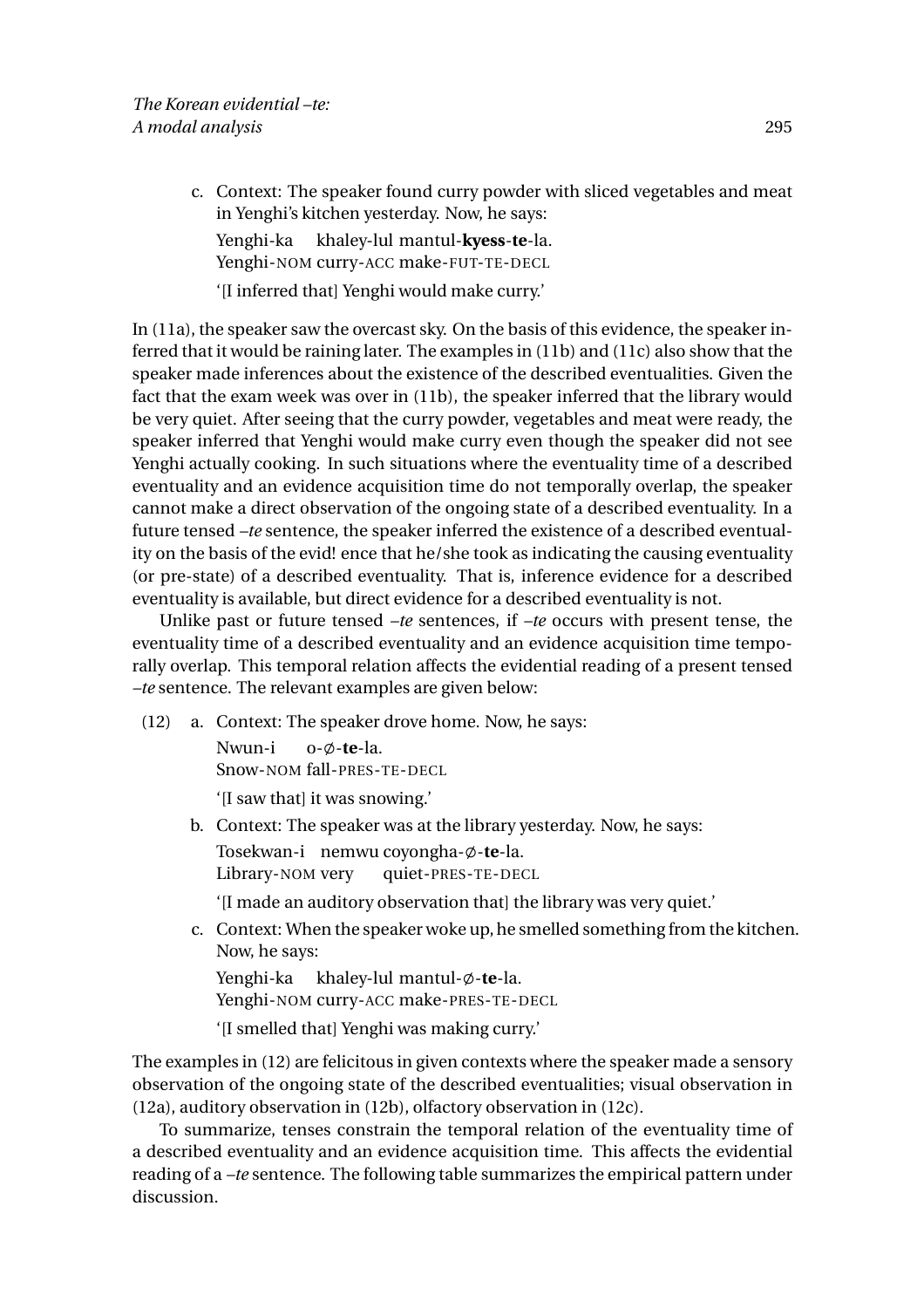| Tense                    | <b>PAST</b>        | PRESENT I FUTURE |                                   |
|--------------------------|--------------------|------------------|-----------------------------------|
| <b>Temporal relation</b> | $DES \leq EVI$     |                  | DES $\circ$ EVI   EVI $\prec$ DES |
| between EVI and DES      |                    |                  |                                   |
| Evidential reading       | inferential direct |                  | inferential                       |

Table 2: Tenses and evidence types

## **4 Analysis**

This section develops a formal account of the Korean evidential *–te*. I analyze the evidential implication of *–te* in terms of its modal meaning. §4.1 first discusses why a modal analysis is required for the evidential meaning of *–te*, and §4.2 presents a compositional analysis of a *–te* sentence in terms of Kratzer's (1977, 1981) modal theory.

#### **4.1 Evidence for a modal analysis of the Korean evidential** *–te*

As discussed in §3.2, the morpheme *–te* gives rise to various evidential readings depending on which tense it occurs with. Despite this availability of various evidential readings, crucially, the meaning of *–te* is *not* ambiguous in my analysis. I analyze *– te* as encoding a necessity modal meaning in a possible worlds semantic framework. This section presents evidence that motivates such a modal analysis. Each piece of evidence shows that Korean evidential utterances behave like epistemically modalized utterances.

First, a modalized utterance of the form *must φ* asserts that the prejacent *φ* is necessarily true. So if it is followed by assertion of the negation of  $\phi$ , it is infelicitous as illustrated below:<sup>9</sup>

(13) It must have been raining. #It did not rain.

The Korean evidential utterances exhibit the same pattern as modalized utterances; an evidential sentence of the form *φ*-TENSE-*te*-DECL is infelicitous if the prejacent *φ* is asserted to be false.

|                                              |                                                                                                            |  | $(14)$ a. Pi-ka o- $\emptyset$ -te-la. #Pi-ka an-o-ess-e.                                                     |  |  |  |  |
|----------------------------------------------|------------------------------------------------------------------------------------------------------------|--|---------------------------------------------------------------------------------------------------------------|--|--|--|--|
|                                              |                                                                                                            |  | Rain-NOM fall-PRES-TE-DECL Rain-NOM NEG-fall-PAST-DECL                                                        |  |  |  |  |
|                                              |                                                                                                            |  | '[I made a sensory observation that] it was raining. #It didn't rain.'                                        |  |  |  |  |
|                                              |                                                                                                            |  | b. Pi-ka o-ess-te-la. #Pi-ka an-o-ess-e.                                                                      |  |  |  |  |
|                                              |                                                                                                            |  | Rain-NOM fall-PAST-TE-DECL Rain-NOM NEG-fall-PAST-DECL<br>'[I inferred that] it had rained. #It didn't rain.' |  |  |  |  |
|                                              |                                                                                                            |  |                                                                                                               |  |  |  |  |
| c. Pi-ka o-kyess-te-la. #Pi-ka an-o-kyess-e. |                                                                                                            |  |                                                                                                               |  |  |  |  |
|                                              | Rain-NOM fall-FUT-TE-DECL Rain-NOM NEG-fall-FUT-DECL<br>'[I inferred that] it would rain. #It won't rain.' |  |                                                                                                               |  |  |  |  |
|                                              |                                                                                                            |  |                                                                                                               |  |  |  |  |

I take the parallels between (13) and (14) as suggesting that the Korean evidential *–te* has a modal meaning.

<sup>&</sup>lt;sup>9</sup>Faller (2002) utilizes this test to show an epistemic modal meaning of the Quechua conjectural evidential *–chá*. It is also presented as one piece of evidence for Matthewson et al.'s (2008) modal analysis of St'át'imcets evidentials.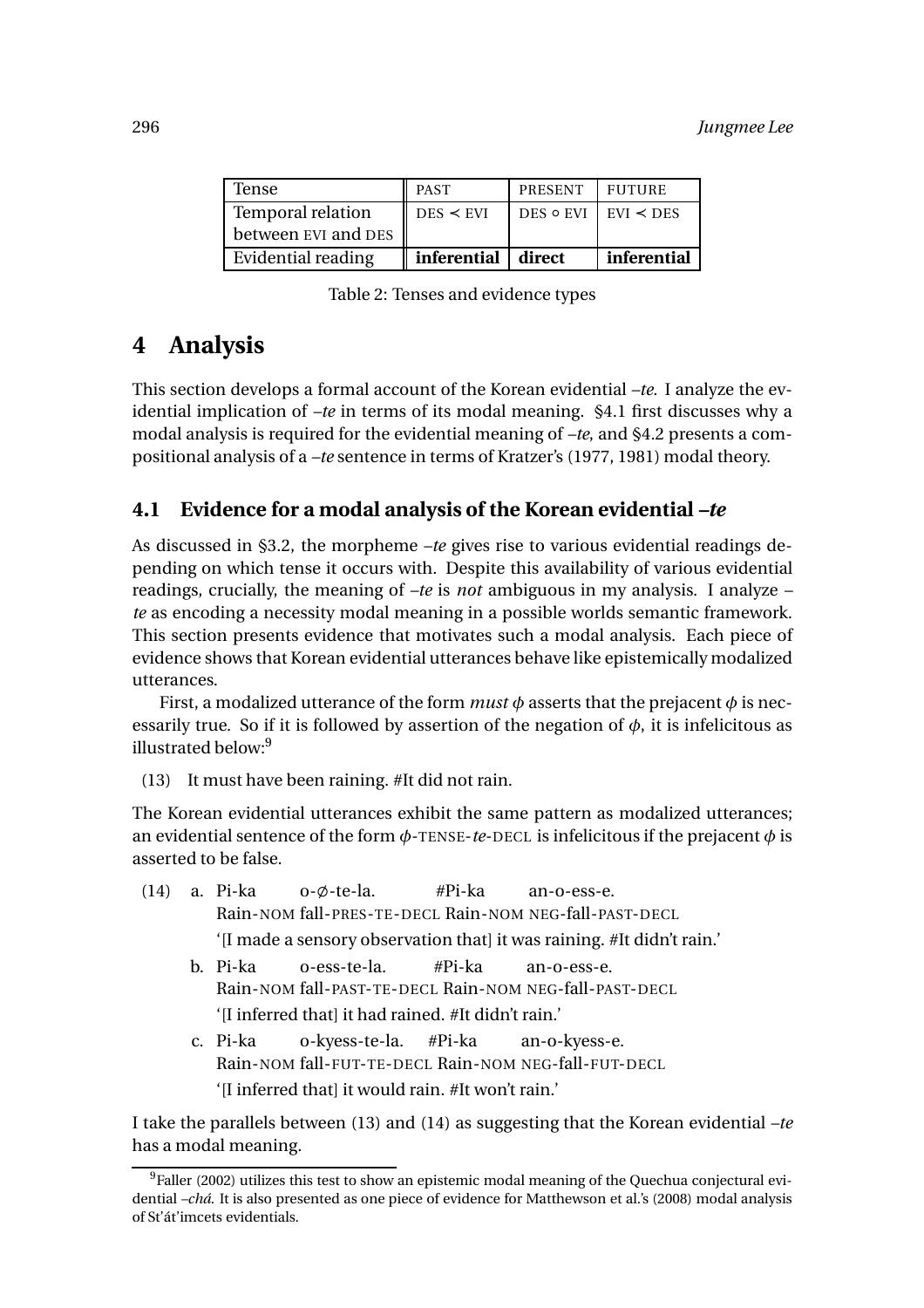The next piece of evidence comes from the so-called 'Non-equi subject constraint' on *–te* sentences noted in the literature (e.g. Yang 1972, Song 2002, Chung 2005). The constraint specifies that the subject of a *-te* sentence with the present tense  $-\phi$  cannot be the speaker as exemplified in (15).

- (15) a. Mary/#nay-ka hakkyo-ey ka-ø-te-la Mary/I-NOM school-LOC go-PRES-TE-DECL '[I made a sensory observation that] Mary/#I was going to school.' b. Mary/#nay-ka theynis-lul chi-ø-te-la Mary/I-NOM tennis-ACC play-PRES-TE-DECL
	- '[I made a sensory observation that] Mary/#I was playing tennis.'

Notice that this constraint is also imposed on English modal sentences.

- (16) a. Mary/#I must be going to school.
	- b. Mary/#I must be playing tennis.

Based on the above parallels, I propose that the 'Non-equi subject constraint' arises from the modal meaning of *–te*. Then, the question arises as to how the modal approach can account for this constraint. I argue that it is because an epistemically modalized utterance expresses a weaker claim than an unmodalized utterance as noted in the literature (e.g. Karttunen 1972,Groenendijk and Stokhof 1975, Kratzer 1991). The following example illustrates this point.

- (17) a. John must have left.
	-

#### b. John has left. (Karttunen, 1972, 12)

With a *must* statement like (17a), the speaker expresses less certainty than an unmodalized statement like (17b). That is, a *must* statement makes a weaker claim. In most situations, if the target of the speaker's perception is what he/she is doing or what is happening to himself/herself at the perception time, then its truth value is known to himself/herself. For instance, whether it's true or false that the speaker is playing tennis at the evidence acquisition time (in (15)) or at the utterance time (in (16)) is already known to himself in most situations. So the speaker doesn't need to weaken its assertive strength with a modalized utterance. Rather, the speaker would just assert it. This explains why the weakened statements with evidentials in (15) and modals in (16) are infelicitous. I take the parallels in (15) and (16) as indicating that t! he evidential *–te* makes a weak statement due to its modal meaning.

This does not exclude the possibility that the speaker can make a weak statement about himself/herself. There are possibly some natural situations in which the speaker would prefer a weak statement about himself/herself. One of such possible situations is illustrated in the following Korean evidential sentence (modified from the example in Gim 1980) and English modal sentence.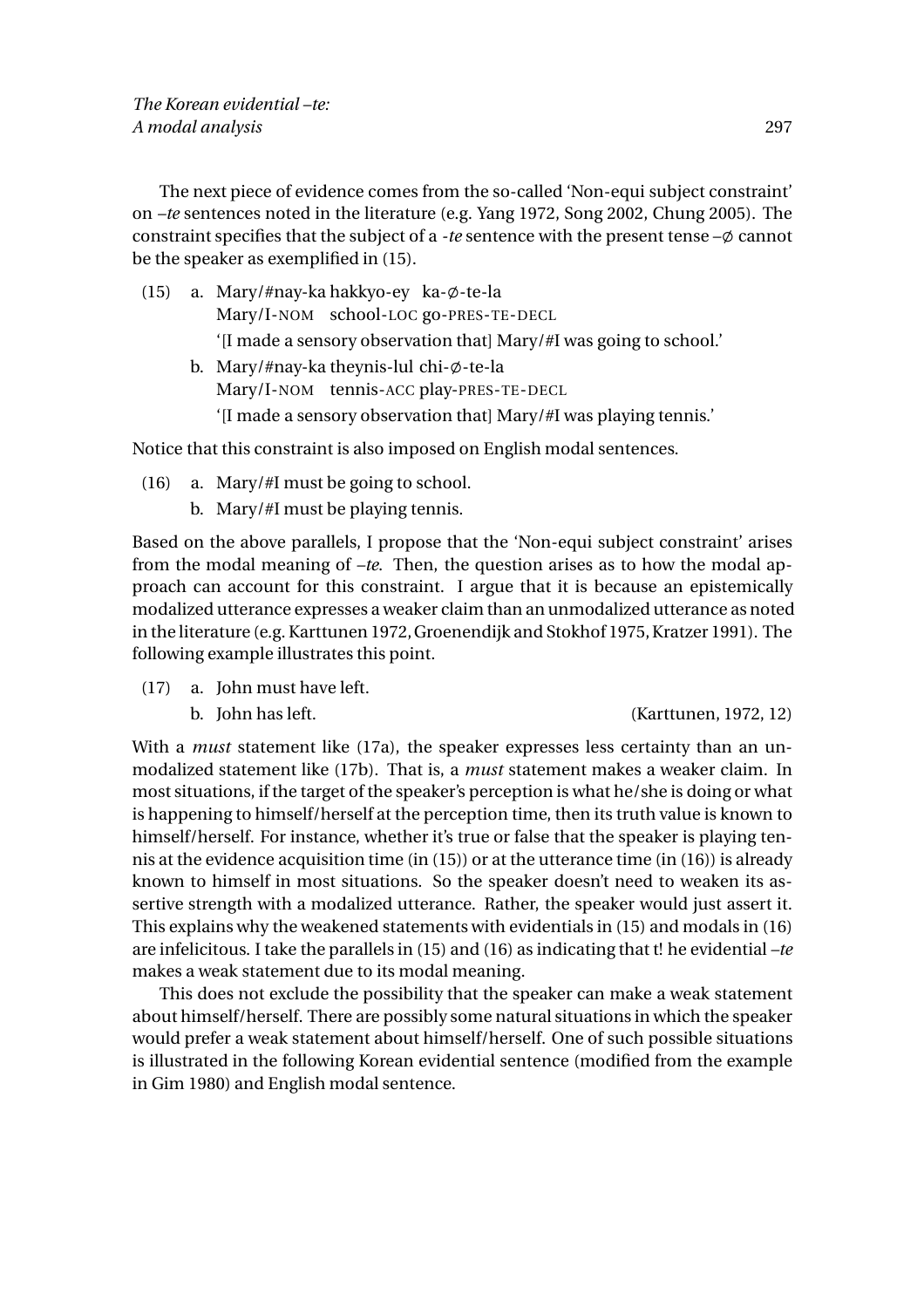(18) a. Context: Yesterday night the speaker was drunken and fell asleep. When he woke up, he realized that he was in front of his ex-girlfriend Yenghi's house. Now, he says:

```
Cam-ul
kkay-ni
sleep-ACC
wake.up-and.then
I-NOM
Yenghi
home
front-at
                              nay-ka
Yenghi
cip
                                                  aph-ey
is s-<i>\phi</i>-te-la.be-PRES-TE-DECL
```
'When I woke up, [I could see that] I was in front of Yenghi's house.'

b. Context: The speaker was drunken and fell asleep. When he woke up, he realized that he was in his wife's car. He said, looking at his wife: I must be on the way home now.

The subject of both (18a) and (18b) is the speaker, but they are felicitous in the given context. Note that the speaker is not capable of full control of himself in the above context. So, in such a context the speaker would prefer uttering a weak statement about himself. This explains why the counterexample to the 'Non-equi subject constraint' in (18a) is felicitous in the above context. $10$ 

Furthermore, this modal approach to the 'Non-equi subject constraint' can account for the following sentences that the literature (e.g. Sohn 1975, Chung 2007) has considered as counterexamples to the 'Non-equi subject constraint'.

| (19) |  | a. Na-honca-man hakkyo-ey ka-ø-te-la      |  |                    |
|------|--|-------------------------------------------|--|--------------------|
|      |  | I-alone-only school-LOC go-PRES-TE-DECL   |  |                    |
|      |  | '[I noticed] only I was going to school.' |  | (Sohn, 1975, 93)   |
|      |  | b. Nay-ka ceyil yeppu- $\phi$ -te-la      |  |                    |
|      |  | I-NOM the most pretty-PRES-TE-DECL        |  |                    |
|      |  | '[I noticed] I was the prettiest.'        |  | (Chung, 2007, 193) |

In (19), the subject is the speaker, but both sentences are felicitous (contra the prediction of the 'Non-equi subject constraint'). These examples, however, do not pose any problems in a modal approach. Notice that (19) differs from (15) because what the speaker perceived in (19) is not just what he/she was doing or what happened to him/her at the perception time. The speaker perceived that (i) no one else was going to school at the perception time in (19a), and (ii) the speaker seems to be the prettiest among the contextually salient people in (19b). There is no reason why the speaker cannot make a weaker claim about (19a) and (19b), as the following English modal sentences do not sound odd at all.

 $10$ Lisa Matthewson (p.c) points out that my account of the 'Non-equi subject constraint' is intuitively similar to Chung's explanation. Chung (2005, 2007) accounts for the constraint as follows:

<sup>(</sup>i) Perception Condition on *–te* The speaker of a *–te* sentence cannot be an active participant but should be a passive perceiver of a given situation. (Chung, 2007, 200)

The notion of 'active participants' in (i) is defined as 'participants that engage in the situation consciously and voluntarily' (Chung 2007, 200). Chung argues that the above Perception Condition is imposed because the process by which we perceive things with our senses is 'more of a passive cognitive behavior than a voluntary action'. However, Chung does not account for the constraint in terms of the modal meaning of *–te* and its assertive strength.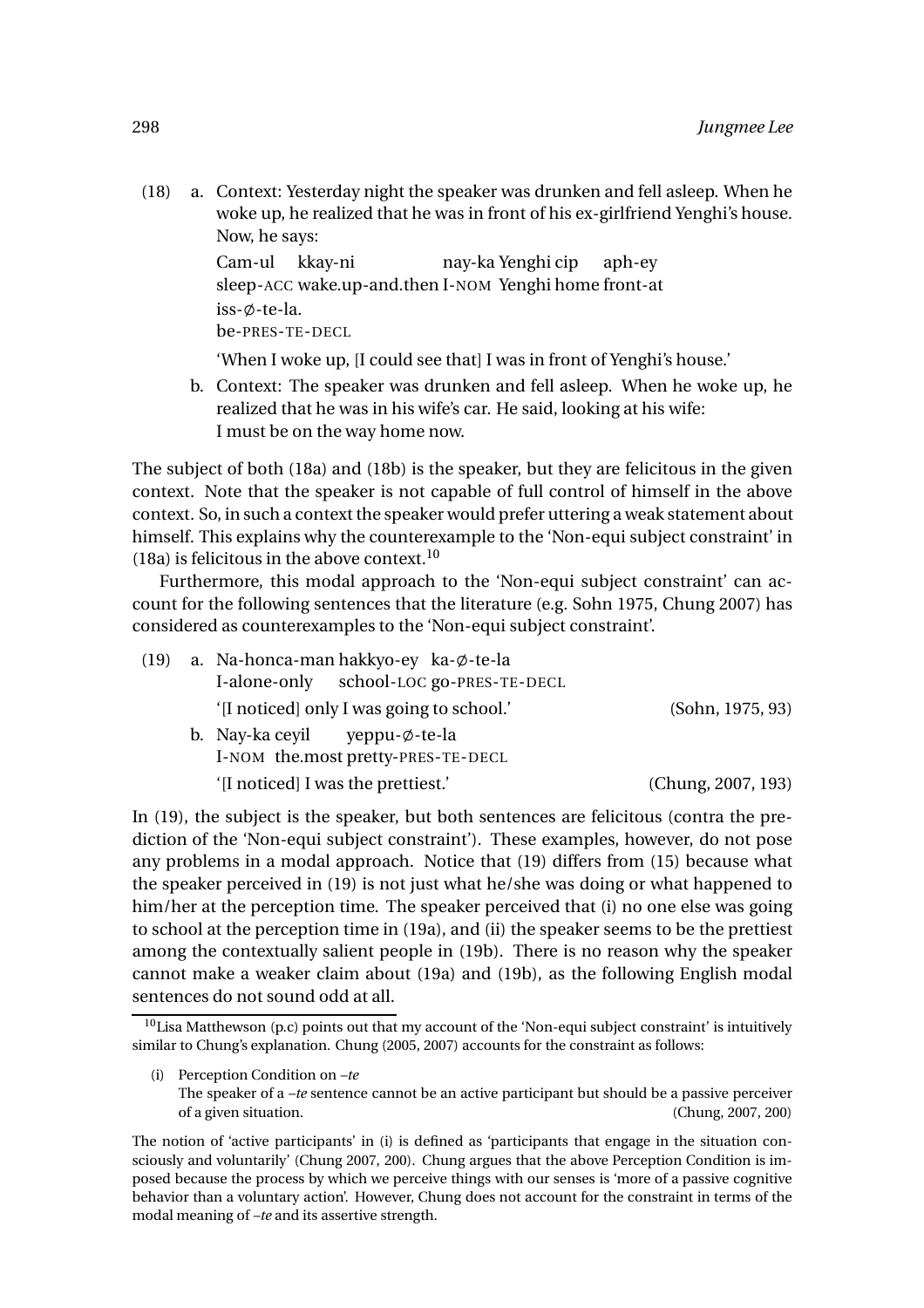- (20) a. No one else must be going to school now.
	- b. I must be the prettiest among the people around me now.

The above parallels between evidential sentences and modalized sentences suggest that the 'Non-equi subject constraint' is not a constraint on the subject, but rather it's a constraint on making a weak claim with modals and evidentials. This also lends support for a modal analysis of *–te*.

The last piece of evidence for the modal meaning of *–te* is that modal subordination phenomena (Roberts 1987, 1989) arise with *–te* (See McCready and Ogata 2007 for modal subordination with Japanese inferential evidentials). The relevant data for modal subordination (Roberts, 1989, 697) is given below:

(21) A thief might break into the house. He would/#will take the silver.

With a modal sentence, the speaker makes a hypothetical supposition, not committing himself/herself to the truth of the prejacent in the actual world. This prevents the anaphor *he* in the unmodalized sentence, which is asserted to be true in the actual world, from referring back to the preceding nominal expression *a thief* in the modalized sentence. But such an anaphoric dependency is possible if the following sentence is modalized so that it is asserted relative to the truth of the modal sentence. The following examples illustrate that the evidential *–te* behaves like a modal.

- (22) Context: When the speaker got home yesterday, he found his room messy with his belongings scattered on the floor. He found a small window in the room left open. Now, he says:
	- a. Totwuk-i tul-ess-te-la. Thief-NOM break.in-PAST-TE-DECL he-TOP height-NOM short-PRES-DECL #Ku-nun khi-ka cak- $\emptyset$ -ta. '[I inferred that] a thief broke in. #He is short.'
	- b. Totwuk-i tul-ess-te-la. Thief-NOM break.in-PAST-TE-DECL he-TOP height-NOM Ku-nun khi-ka cak-um.ey.thullimep-ta. short-must-DECL

'[I inferred that] a thief broke in. He must be short.'

The contrast between (22a) and (22b) is exactly the same as found in modal sentences. In (22), the speaker found his room messy and the window open. From this observation, he hypothesized that a thief had broken in. That is, by uttering an evidential sentence, the speaker does not commit himself/herself to the truth of the prejacent in the actual world. This uncertainty on the part of the speaker blocks anaphoric dependency unless the following sentence is modalized. I take this modal subordination phenomenon from *–te* to strongly indicate its modal meaning, and thus to require a modal analysis.

### **4.2 Compositional analysis**

My formal analysis of Korean evidential sentences with *–te* follows the Montagovian tradition, i.e. natural language expressions are first translated into a formal translation language, and then each translation receives a model-theoretic interpretation. The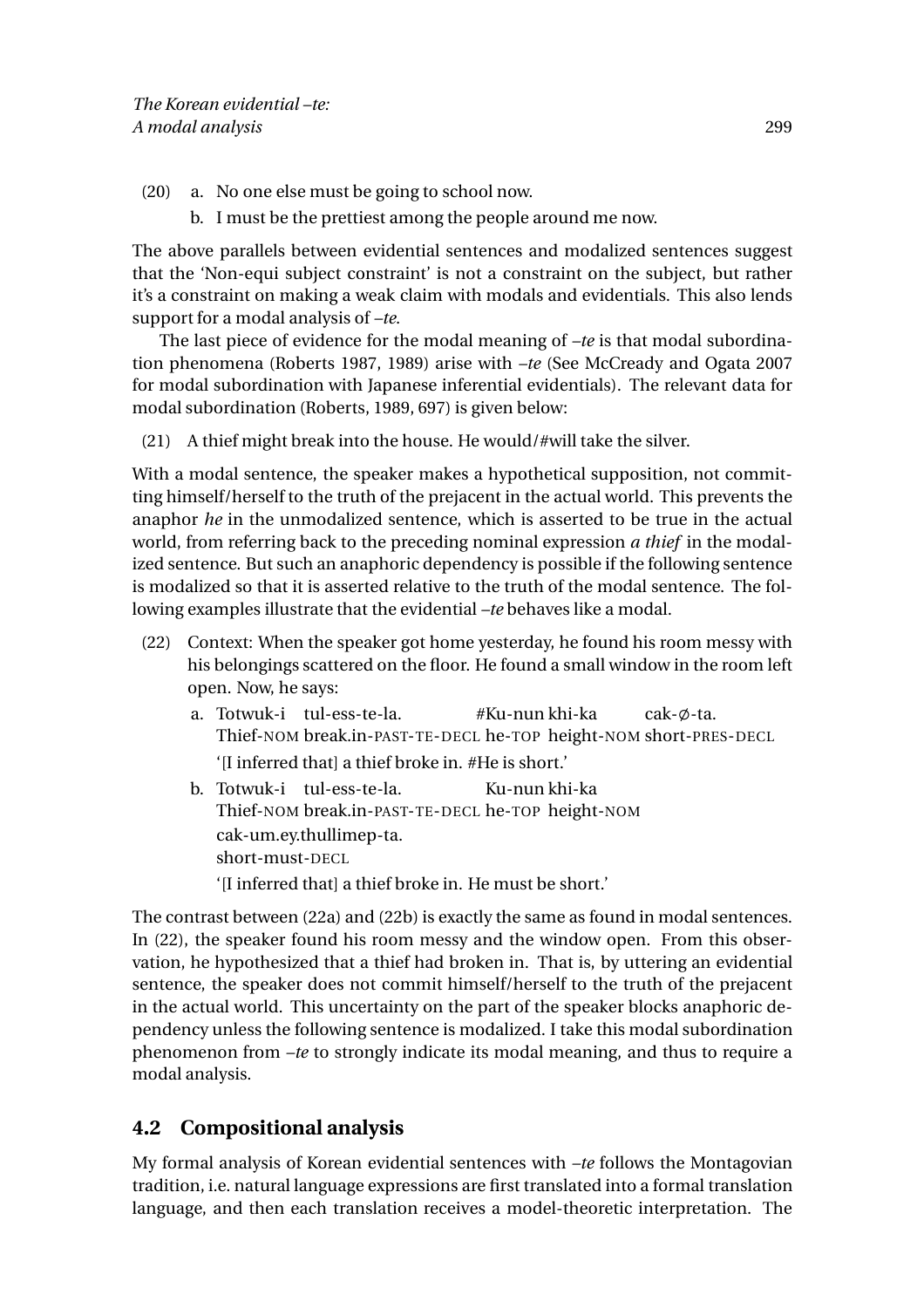basic types of the formal language are *e* (entities), *i* (time intervals), *s* (worlds), and *t* (truth values). I use the following variables for each type: *x*, *y*, *z* (for entities), *t*, *t'*, *t''* (for time intervals), and  $w$ ,  $w'$ ,  $w''$  (for worlds).

The interpretation of Korean evidential sentences in the morphosyntactic makeup *φ*-TENSE-*te*-DECL is obtained by applying the denotation of tense to that of the untensed sentence  $\phi$  (henceforth, a sentence radical), and then by applying the denotation of *–te* to that of the tensed sentence, and finally applying the denotation of the declarative marker to that of the evidential sentence.

A sentence radical denotes a function from a world to a set of time intervals at which the eventuality described by the sentence holds. Thus, it is of type  $\langle s, \langle i, t \rangle \rangle$ . The translation of the sentence radical *pi-ka o* 'rain' is given below. (⇒ stands for 'translates as').

(23)  $pi$ -ka o 'rain'  $\Rightarrow \lambda w \lambda t$ [*rain'*(*w*)(*t*)]

Following Stump (1985), I assume that tenses are modifiers of a sentence radical, i.e. of type  $\langle \langle s, \langle i, t \rangle \rangle, \langle s, \langle i, t \rangle \rangle$ . Tenses add a temporal specification as shown below. (⊙ and ≺ stand for a temporal overlap and a temporal precedence, respectively.)

- (24) a.  $-\phi$  'PRES'  $\Rightarrow \lambda P_{\langle s, \langle i, t \rangle} \lambda w \lambda t \exists t' [t' \circ t \wedge P(w)(t')]$ 
	- b.  $-\text{ess}^{\cdot} \text{PAST'} \Rightarrow \lambda P_{\langle s, \langle i, t \rangle \rangle} \lambda w \lambda t \exists t' [t' < t \land P(w)(t')]$
	- c.  $-kyess' FUT' \Rightarrow \lambda P_{\langle s, \langle i, t \rangle \rangle} \lambda w \lambda t \exists t' [t \langle t' \wedge P(w)(t')]$

A tensed clause is derived by applying the denotation of tense to that of the sentence radical in (23).

- (25) a. *pi-ka o-* $\emptyset$  'it rain-PRES'  $\Rightarrow \lambda w \lambda t \exists t' [t' \circ t \wedge rain'(w)(t')]$ 
	- b. *pi-ka o-ass* 'it rain-PAST'  $\Rightarrow \lambda w \lambda t \exists t' [t' < t \land rain'(w)(t')]$
	- c. *pi-ka o-kyess* 'it rain-FUT'  $\Rightarrow \lambda w \lambda t \exists t' [t < t' \land rain'(w)(t')]$

The above tensed sentences combine with *–te*. As discussed in the preceding sections, the meaning of *–te* consists of two parts: (i) a temporal meaning (such that it locates an evidence acquisition time prior to the utterance time), and (ii) an evidential meaning (such that the speaker makes a sensory observation, and takes it as evidence for his/her inference of the existence of a described eventuality).

I analyze the evidential meaning of *–te* as a necessity modal in Kratzer's theory. In a possible worlds semantic framework, modals are analyzed as quantifying over sets of accessible worlds. Kratzer (1977, 1981) defines such accessible relations in terms of the two *conversational backgrounds*; (i) a modal base and (ii) an ordering source. The conversational backgrounds map the evaluation world *w* onto the set of possible worlds that are accessible from *w*. I analyze *–te* as encoding a universal quantificational force over accessible worlds. I propose that the relevant conversational backgrounds for Korean evidential utterances are the modal base SO (Sensory observation) and the ordering source ST/DX (Stereotypical/Doxastic). Both SO and ST/DX are functions from world-time pairs to sets of worlds (cf. Condoravdi 2002). The modal base SO (*w*,*t*) determines a set of accessible worlds that are *compatible with the speaker's sensory observation in w at t*. The translation of *–te* in terms of the modal base SO is given in (26). (This will be revised later in this section.) The temporal meaning of *–te* is specified as a temporal sequence between two time intervals. Its evidential meaning is represented in terms of the modal base SO.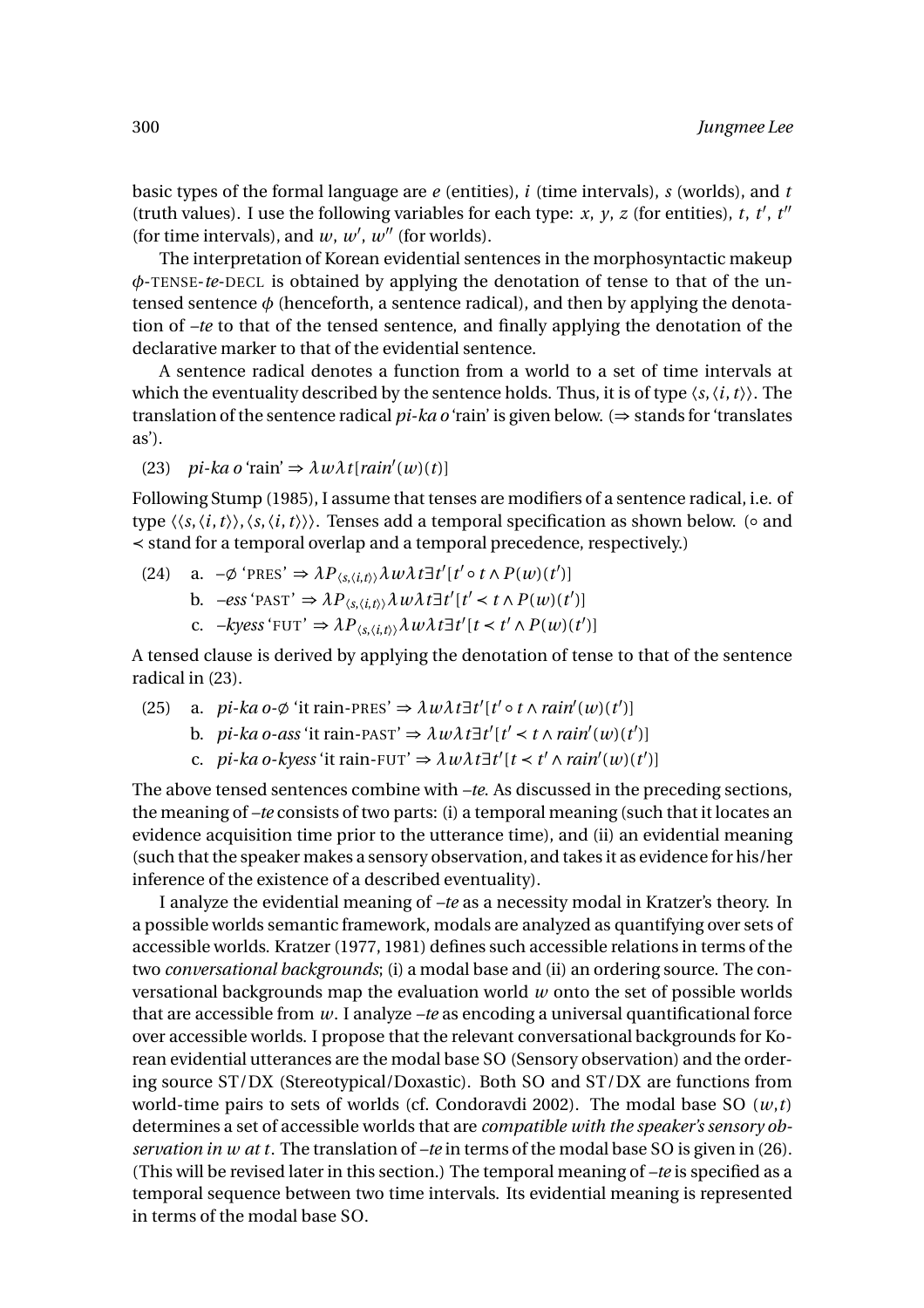(26)  $-te \Rightarrow \lambda P_{\langle s, \langle i, t \rangle} \rangle \lambda w \lambda t \exists t'' [t'' < t \land \forall w' [w' \in SO(w, t'') \rightarrow P(w')(t'')]$ 

The translation says that given a sentence radical *P*, a world *w* and a time interval *t*, there's a time interval  $t''$  that precedes  $t$ , and for all worlds  $w'$  that are in the set of worlds given by SO( $w$ , $t^{\prime\prime}$ ), the sentence radical *P* holds at  $t^{\prime\prime}$  in  $w^{\prime}$ . However, notice that the modal base SO by itself does not guarantee the truth of a *–te* sentence. Consider the context in (27).

(27) The speaker woke up from the sound of water dripping outside. It was still dark outside. He was still in bed, but saw through the small window that water was falling to the ground.

If we assume the modal base SO alone, then some irrelevant worlds like  $w_2$  and  $w_3$  in (28) are also included in the accessible worlds because they are compatible with the speaker's (visual and auditory) evidence.

- (28) a.  $w_1$  in which it was raining outside.
	- b.  $w_2$  in which someone upstairs was pouring water out the window.
	- c.  $w_3$  in which the water pipe in the apartment was leaking.

Thus, we need to assume a more restricted set of accessible worlds. I restrict the set of accessible worlds by means of the Stereotypical/Doxastic (ST/DX) ordering source. ST/DX(*w*,*t*) imposes a ranking on the worlds in the modal base according to *the speaker's expectation/beliefs about what the world w is like at, prior to, or after t in terms of the acquired evidence*. The ordering source is contextually determined. Any contextual information that the speaker takes as relevant to his/her expectation about the development of the world in terms of the acquired evidence can impose an ordering on the set of acessible worlds. For example, consider what kinds of contextual information are included in the ordering source for (27). The modal base for (27) is also reproduced below.

- (29) Two conversational backgrounds for (27)
	- a. modal base  $SO(w,t) = \{Water \text{ is falling to the ground at } t, \text{There's the sound} \}$ of water dripping outside at *t*.}
	- b. ordering source  $ST/DX(w,t) = {It's a rainv season at t}$ . The guy who lives upstairs is on vacation at *t*, The water pipe of the speaker's apartment was recently repaired prior to *t*.}

In (27), the speaker heard the sound of water dripping and saw in his bed that water was falling to the ground. Based on the evidence, the speaker would make a hypothesis about what is happening at the evidence acquisition time. It would give the speaker various possible scenarios, e.g.  $w_1$ ,  $w_2$ ,  $w_3$  in (28). The speaker would rank them according to his expectations and beliefs about how the world develops at the evidence acquisition time under various contextual considerations. If the speaker knows that the guy who lives upstairs is on vacation at the evidence acquisition time *t*, then he/she would infer that it's implausible that the guy is pouring water out the window at *t*. If the speaker knows that it's a rainy season at *t*, then he/she would infer that it's plausible that it is raining at *t*. In the same way, the speaker's knowledge about whether the water pipe of his apartment was recently fixed would also affect ord! ering the accessible worlds. Considering all the possible scenarios, he/she would conclude that the most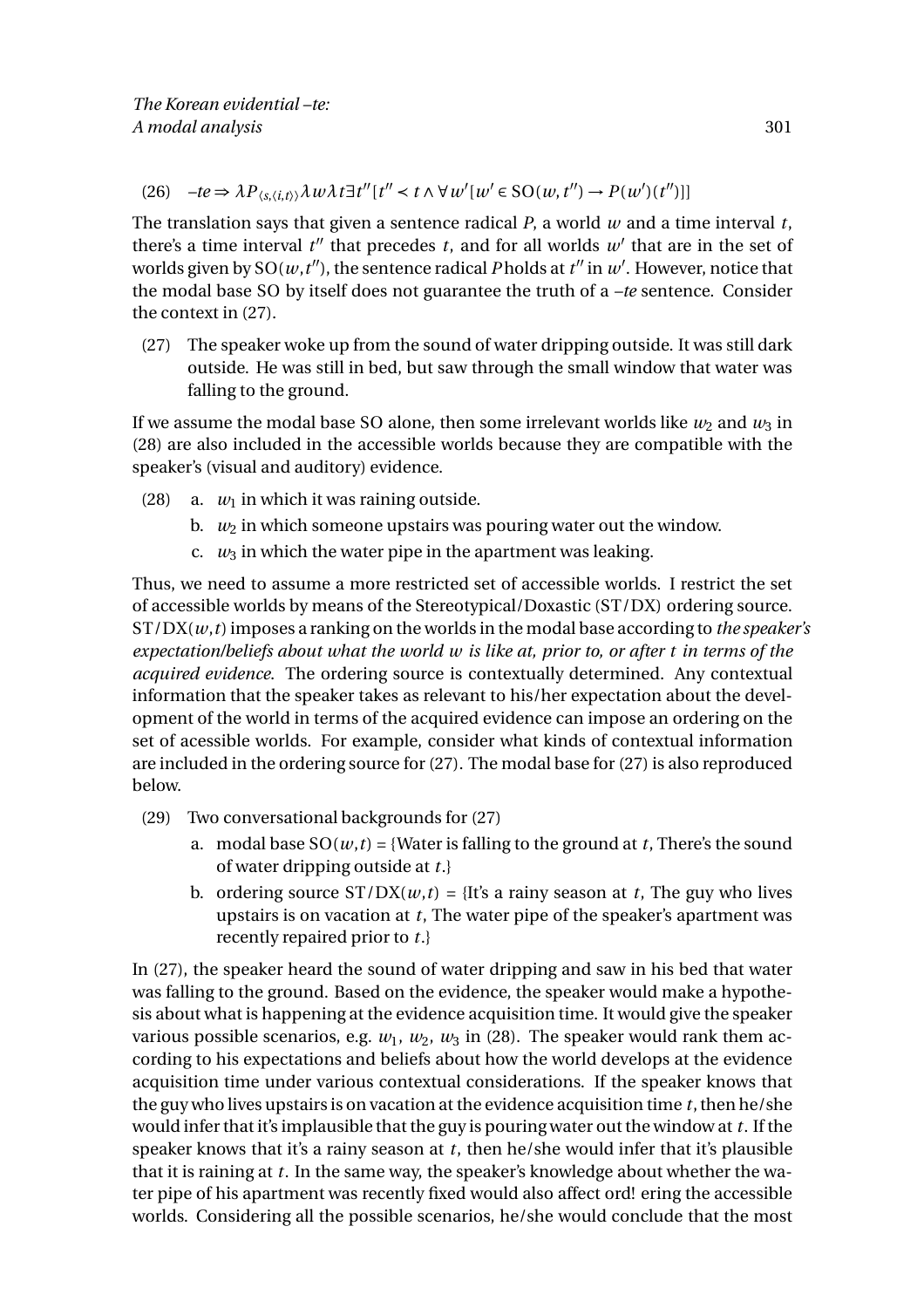plausible scenario among  $w_1$ ,  $w_2$ ,  $w_3$  is that it was raining at the evidence acquisition time *t*.

Now, reconsider the translation of *–te* in (30). I adopt a BEST function from Portner (1998). The function BEST(SO,ST/DX,*w*,*t*) maps world-time pairs (*w*,*t*) to sets of worlds which are the most highly ranked according to ST/DX(*w*,*t*) among the worlds determined by SO(*w*,*t*).

(30)  $-te \Rightarrow \lambda P_{\langle s, \langle i, t \rangle \rangle} \lambda w \lambda t \exists t'' [t'' < t \land \forall w' [w' \in BEST(SO, ST/DX, w, t'') \rightarrow P(w')(t'')]]$ 

The translation of *–te* in (30) combines with that of a tensed clause in (25), and it results in (31).

- (31) a. *pi-ka o-* $\emptyset$ *-te* '(I made a sensory observation that) it was raining'  $\Rightarrow$  $\lambda w \lambda t \exists t'' [t'' < t \land \forall w' [w' \in BEST(SO, ST/DX, w, t'') \rightarrow \exists t' (t' \circ t'' \land rain'(w')(t'))]]$ 
	- b. *pi-ka o-ass-te* '(I inferred) it had rained' ⇒  $\lambda w \lambda t \exists t'' [t'' < t \land \forall w' [w' \in BEST(SO, ST/DX, w, t'') \rightarrow \exists t' (t' < t'' \land rain'(w')(t'))]]$
	- c. *pi-ka o-kyess-te* '(I inferred) it would rain' ⇒  $\lambda w \lambda t \exists t'' [t'' < t \land \forall w' [w' \in BEST(SO, ST/DX, w, t'') \rightarrow \exists t' (t'' < t' \land rain'(w')(t'))]]$

Finally, the translation of a declarative marker in (32) is applied to (31). The declarative marker *–la* combines with an expression of type 〈*s*,〈*i*,*t*〉〉, and produces an expression of type  $t$ . In (32),  $w^*$  stands for the actual world and NOW stands for the utterance time.

(32) 
$$
-la' \text{DECL}' \Rightarrow \lambda P_{\langle s, \langle i, t \rangle \rangle} [P(w^*, \text{Now})]
$$

The final representation of a *–te* sentence realized with a distinct tense is given in (33).

(33) a. *pi-ka o-* $\phi$ *-te-la* '(I made a sensory observation that) it was raining'  $\Rightarrow$  $\exists t''[t'' < \text{Now} \land \forall w'[w' \in \text{BEST}(\text{SO}, \text{ST}/\text{DX}, w^*, t'') \rightarrow \exists t'(t' \circ t'' \land \text{rain}'(w')(t'))]]$ 

b. *pi-ka o-ass-te-la* '(I inferred) it had rained'  $\Rightarrow$  $\exists t''[t'' < \text{Now} \land \forall w'[w' \in \text{BEST}(\text{SO}, \text{ST}/\text{DX}, w^*, t'') \rightarrow \exists t'(t' < t'' \land \text{rain}'(w')(t'))]]$ 

c. *pi-ka o-kyess-te-la* '(I inferred) it would rain' ⇒  $\exists t''[t'' < \text{Now} \land \forall w'[w' \in \text{BEST}(\text{SO}, \text{ST}/\text{DX}, w^*, t'') \rightarrow \exists t'(t'' < t' \land \text{rain}'(w')(t'))]]$ 

The final translation, for example, of the past tensed *–te* sentence in (33b) is as follows: there's a time interval  $t''$  (the evidence acquisition time) prior to NOW (the utterance time) such that for all accessible worlds  $w'$  determined by the BEST function at  $t''$  in  $w^*$  (the actual world), there's a time interval  $t'$  which is prior to  $t''$  and at which the sentence raidical *rain'* holds in the world  $w'$ . Namely, among the worlds in which all of the facts given by the modal base SO hold, the worlds most highly ranked by the ordering source ST/DX are the ones in which it was raining. Note that the speaker does not assert that it was raining in the actual world. He/she asserts that the proposition 'it was raining' is true in the most highly ranked relevant worlds, e.g.  $w_1$  in (28). It remains unasserted whether the actual world is one of the most highly ranked ! worlds, e.g. *w* ′ in (33).

The three translations in (33) are the same except for the temporal relations between the evidence acquisition time  $t''$  and the eventuality time of the described eventuality *t* ′ . (The relevant temporal relation is underlined in (33)). As already discussed, unlike languages like Quechua, Korean does not employ distinct markers for direct evidence vs. inferential evidence. However, the evidential meaning about evidence types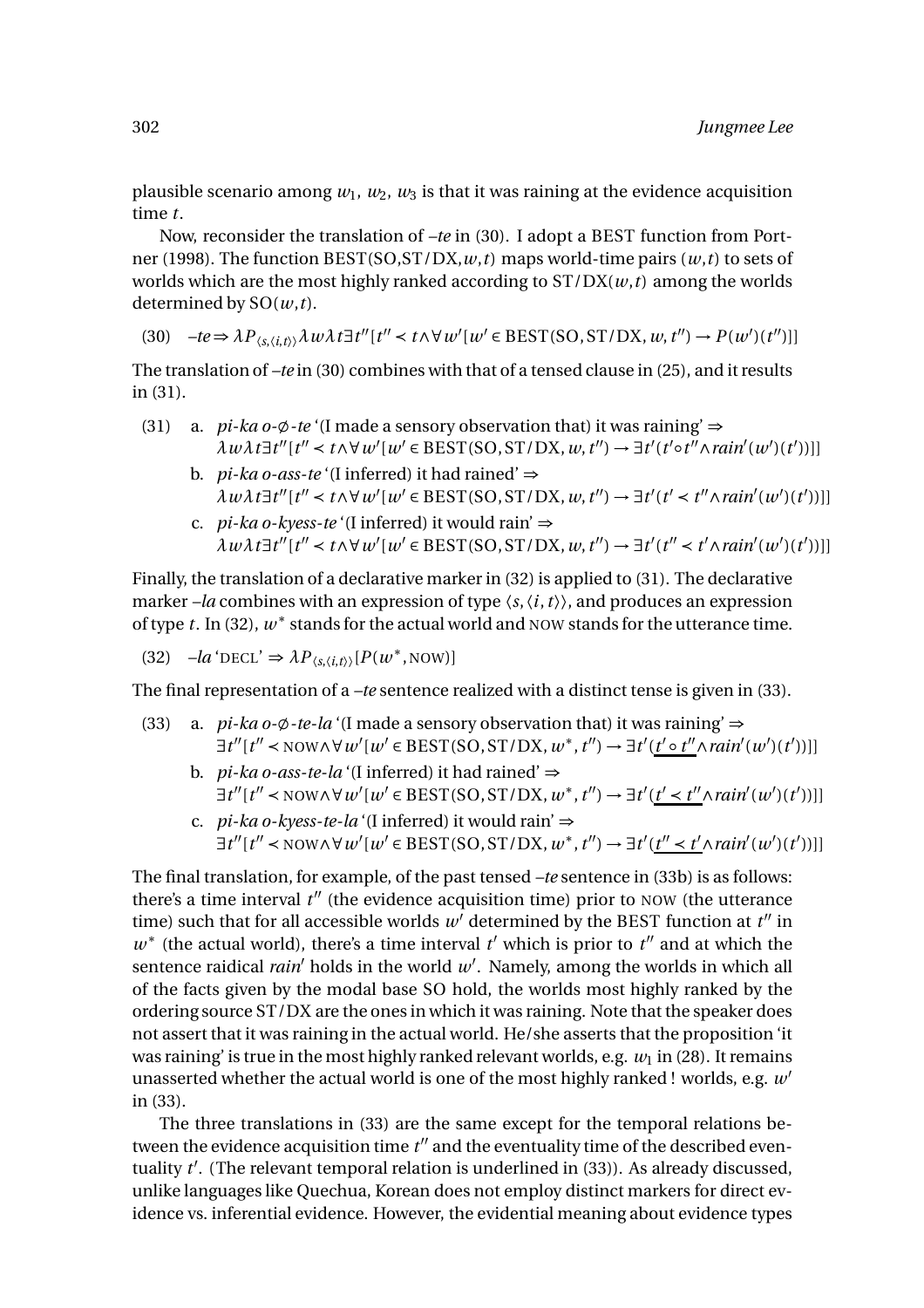(direct vs. inferential) follows from the temporal relation between the two relevant eventualities. If the evidence acquisition time and the time of a described eventuality overlap, then the speaker could make a sensory observation of the ongoing state of a described eventuality (by world knowledge). This gives rise to a direct evidential reading according to which the speaker acquired direct evidence for a described eventuality (e.g. water dripping sound for a raining eventuality). If the two time inter! vals are sequentially ordered, then it is impossible for the speaker to make a sensory observation of the ongoing state of a described eventuality (by world knowledge). That is, a sequential temporal relation does not allow the speaker to acquire direct evidence for a described eventuality, but the speaker makes inferences on the existence of a described eventuality with evidence available at the evidence acquisition time. This results in an inferential evidential reading (e.g. the speaker saw the wet ground, and inferred on the existence of a raining eventuality).

In sum, I argue that *–te* is an evidential. It encodes that the speaker made a sensory observation at some past time, and on the basis of the evidence he/she inferred what the best ranked worlds look like. The evidential reading is determined by the interaction with tense. Tenses do not encode any evidential meaning, but constrain the temporal relation between an evidence acquisition time and the eventuality time of a described eventuality. Availability of direct evidence for a described eventuality in each temporal relation (sequential vs. overlapping) follows from world knowledge; a sequential temporal relation gives rise to an inferential evidential reading, and a temporal overlap gives rise to a direct evidential reading.

# **5 Comparison with Chung's (2005, 2007) analysis**

Chung (2005, 2007) argues that *–te* is not itself an evidential marker, but it triggers an environment for evidentials. In her analysis, what have been analyzed as tenses in the literature,  $-\phi$ ,  $-ess$  and  $-kyess$ , are analyzed as evidentials if they occur with  $-te$ . She analyzes (i)  $\emptyset$  as a direct evidential, (ii) *–ess* as a (result-states based) indirect evidential, and (iii) *–kyess* as a (reasoning based) indirect evidential. However, due to absence of evidential readings without *–te*, Chung assumes that –;, *–ess*, and *–kyess* are ambiguous; (i) evidentials with *–te*, and (ii) temporal markers without *–te*. By contrast, my analysis does not assume this ambiguity. As tenses, they relate an eventuality time to an evaluation time irrespective of presence of *–te* as given in (24). I argue that my analysis is concep! tually superior to Chung's analysis, appealing to Occam's razor.

Chung's ambiguity analysis is motivated by her typological assumption that one evidential marker gives rise to one evidential meaning as given in (34).

(34) ... *-te* itself is not an evidential. The very purpose of an evidential system is to distinguish direct and indirect evidence, and thus it is unlikely that both direct evidence and indirect evidence are expressed by the same morpheme.

(Chung, 2007, 195)

But this assumption is not supported by cross-linguistic studies. According to Aikhenvald (2004), one of the widespread evidential systems is an A3-system that involves two evidentials: (i) a reportative evidential, and (ii) an evidential that covers every other evidence type. This evidential system is found in Tibeto-Burman languages, languages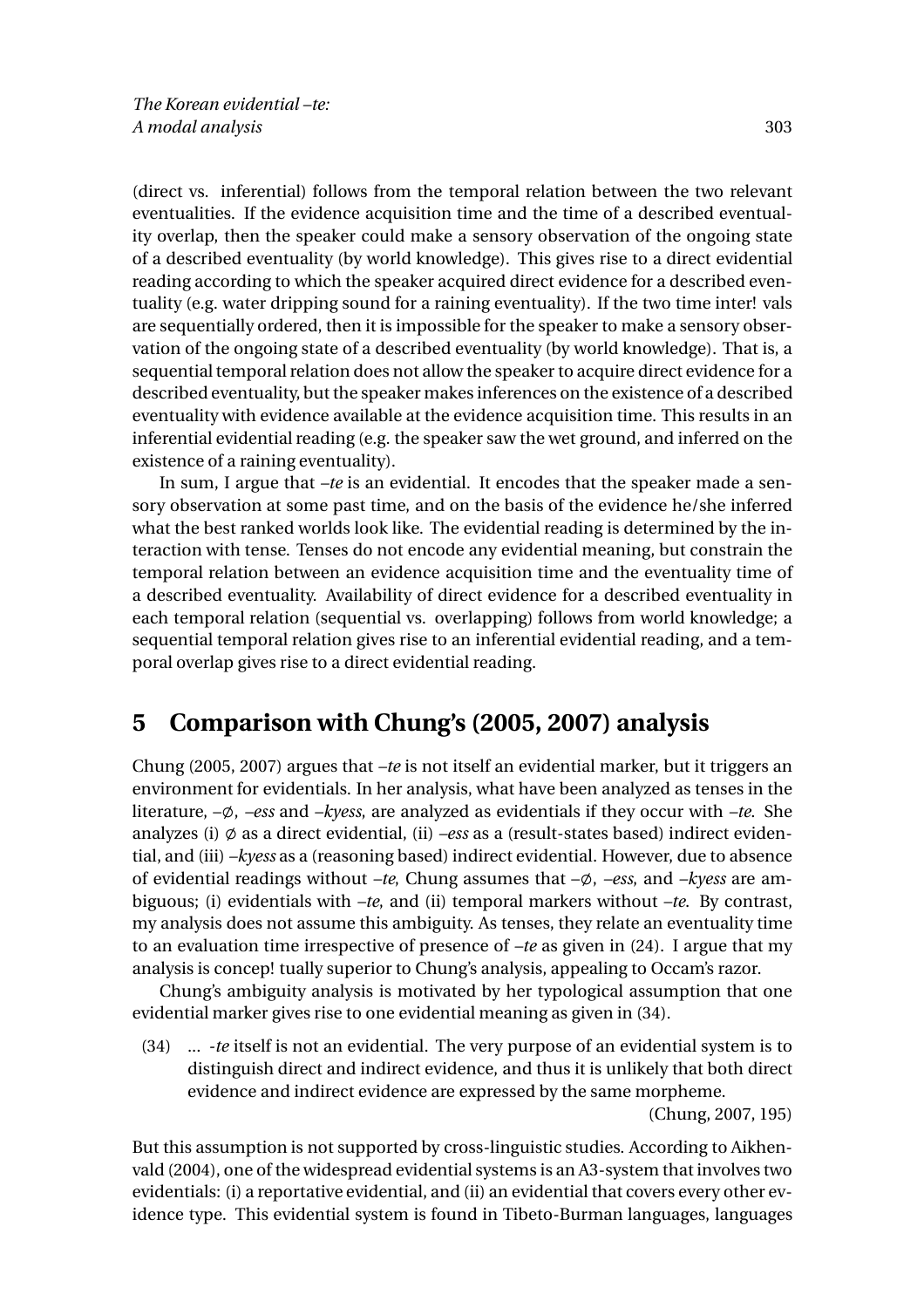of South America, South Arawak languages (Ignaciano, Waurá, Pareci, Piro), North Arawak languages (Resígaro) etc. (See Aikhenvald 2004 for more details.) In such a two-fold evidential system, the distinction between direct evidence vs. inferential evidence is not marked by distinct morphemes. Under Chung's assumption on 'the very purpose of an evidential system', there is no way to account for the existence of numerous languages attesting the A3-system (and also other evidential systems in which direct vs. inferential evidence type is not marked by distinct morphemes). There is one language, to my knowledge, that exhibit! s the same kind of interactions of temporal categories and evidential markers as the Korean evidential *–te*: This is Sherpa with evidential markers *–nok* and *–suŋ*. (Sherpa is a Sino-Tibetan language spoken in Tibet and Nepal.) According to Woodbury (1986), the two expressions *–nok* and *–suŋ* are evidentials although they do not indicate a specific source of information conveyed. The relevant evidence types, i.e. experiential vs. nonexperiential (inferential), are determined by temporal categories. This paper does not discuss Sherpa evidentials in detail, but Woodbury's work demonstrates that evidence types are not necessarily encoded in the meaning of evidentials, but they can be expressed by interactions between temporal categories and the evidential marker. This is exactly the same pattern as the Korean evidential *–te* exhibits.

The next problem with Chung's analysis pertains to her claim about the spatial meaning of *–te*. Chung argues that *–te* is a 'spatial deictic past tense that provides a vantage point for evidentials' (Chung, 2007, 204). In Chung's analysis, *–te* makes reference to locations as well as to time intervals. She takes the contrast in the following examples to make that point.

(35) a. Keki-nun akka There-TOP a.while.ago rain-NOM fall-PRES-TE-DECL pi-ka  $o$ - $\phi$ -te-la. '[I noticed] it was raining there a while ago.' b. #Yeki-nun cikum pi-ka Here-TOP now rain-NOM fall-PRES-TE-DECL  $o$ - $\phi$ -te-la. '[I noticed] it is raining here now.' (Chung, 2007, 190)

Based on the examples in (35), Chung argues that *–te* is felicitous only in 'there and then' situations like (35a), but not in 'here and now' situations like (35b). However, note that the infelicitity of (35b) is due to the occurence of the temporal adverbial *cikum* 'now', but not due to the locative adverbial *yeki* 'here'. The following sets of minimal pairs illustrate this point explicitly:

- (36) a. Keki-nun ecey There-TOP yesterday rain-NOM fall-PRES-TE-DECL pi-ka  $o$ - $\phi$ -te-la. '[I made a sensory observation that] it was raining there yesterday.'
	- b. Yeki-nun ecey Here-TOP yesterday rain-NOM fall-PRES-TE-DECL pi-ka  $o$ - $\phi$ -te-la. '[I made a sensory observation that] it was raining here yesterday.'
- (37) a. #Keki-nun cikum pi-ka There-TOP now rain-NOM fall-PRES-TE-DECL  $o$ - $\phi$ -te-la. Intended: '[I made a sensory observation that] it is raining there now.'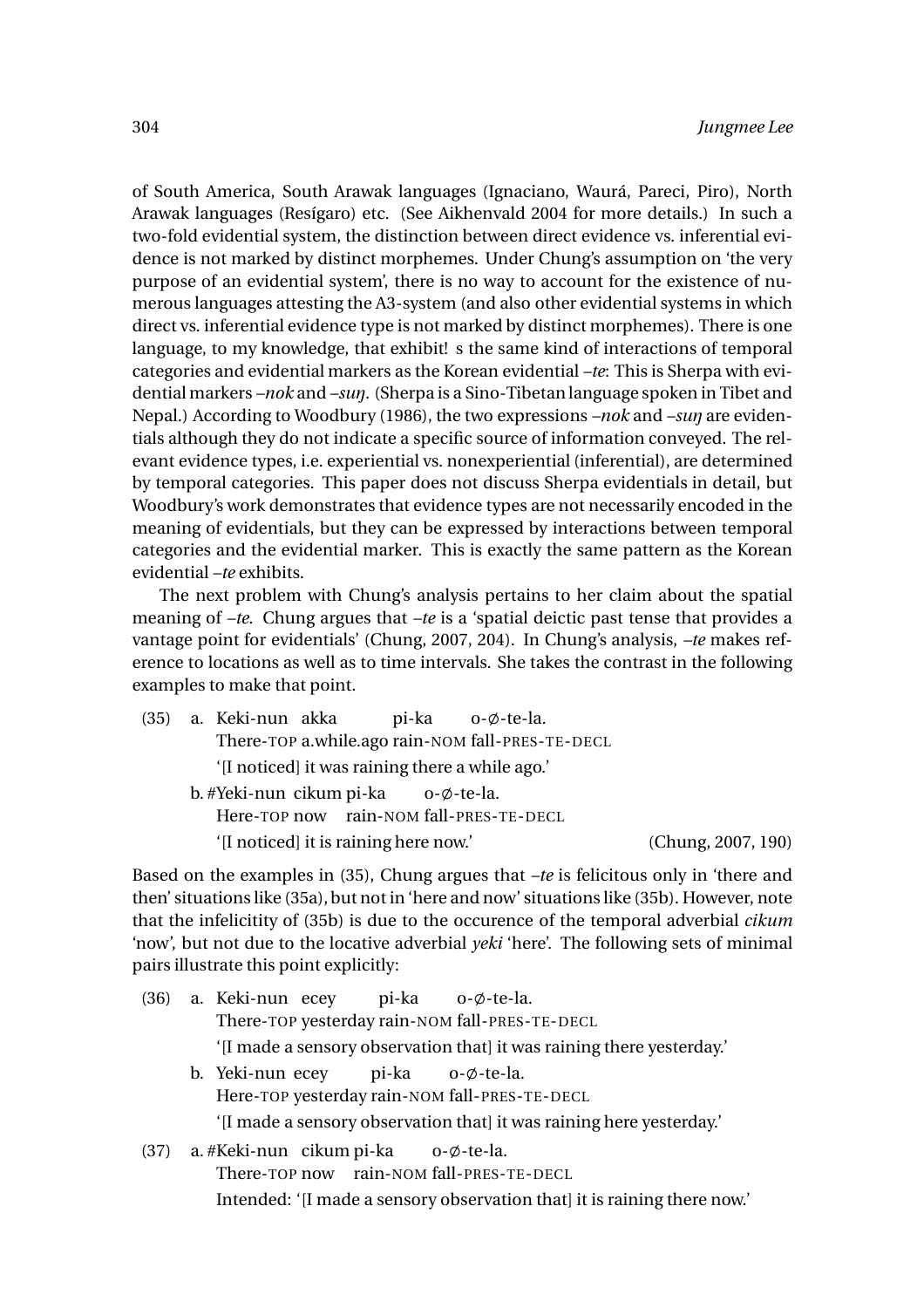b. #Yeki-nun cikum pi-ka Here-TOP now rain-NOM fall-PRES-TE-DECL  $o$ - $\phi$ -te-la. Intended: '[I made a sensory observation that] it is raining here now.'

The minimal pair in (36) illustrates that a present tensed *–te* sentence is felicitous with a past-time denoting adverbial, whatever locative adverbial it occurs with. By contrast, as illustrated in (37), a present tensed *–te* sentence is not felicitous with the utterance time denoting adverbial *cikum* 'now', whatever locative adverbial it occurs with.<sup>11</sup> The above data show that spatial references do not affect (in)felicity of evidential utterances with *–te*. Therefore, the example in (35b) is infelicitous due to the occurrence of the time adverbial *cikum* 'now'. This is correctly predicted in my analysis; *–te* locates an evidence acquisition time prior to the utterance time, and present tense locates the eventuality time of the raining eventuality as overlapping with the ev! idence acquisition time. Thus, the eventuality time of the raining eventuality is located in the past of the utterance time. This is not compatible with the meaning of the time adverbial *cikum* 'now'. The infelicity of (35b) is attributed to this conflict of temporal meanings. It has nothing to do with spatiality.

Chung also compares a non-evidential sentence with a *–te* sentence to argue for a spatial meaning of the latter. Consider her examples below.<sup>12</sup>

- (38) a. #Cikum pakk-ey-nun Now outside-LOC-TOP rain-NOM fall-PROG-ESSESS-DECL pi-ka o-koiss-essess-ta. Intended: 'It was raining outside now.' b. Cikum pakk-ey-nun pi-ka  $o$ - $\phi$ -te-la.
	- Now outside-LOC-TOP rain-NOM fall-PRES-TE-DECL '[I noticed] it is raining outside now.' (Chung, 2007, 201)

Chung attributes the above contrast to the spatial meaning of *–te*. She argues that the locative adverbial *pakk-ey* 'outside' does not improve the ungrammaticality of (38a) because a spatial reference is not required for the non-evidential sentence (38a). By

Keki-nun cikum There-TOP recent.past rain-NOM fall-PRES-TE-DECL pi-ka o-ø-te-la.

'[I made a sensory observation that] it was raining there at a (contextually salient) recent past time.'

In (i), the contextually salient time is the time at which the speaker watched TV, i.e. five minutes prior to the utterance time. This sentence does not pose any problem for my analysis of the temporal meaning of *–te*. In my analysis, *–te* itself encodes the meaning that the evidence acquisition eventuality is prior to the utterance time, here at the recent past time. And with present tense, the eventuality time of the raining eventuality and the evidence acquisition time temporally overlap.

<sup>12</sup>Chung (2005) analyzes the two post-verbal morphemes *–ess* and *–essess* as a perfective aspect and a simple past tense, respectively. For reasons of space, this paper does not discuss the temporal meaning of*-ess* and *–essess*in detail, but see Lee (1987) and Lee (2007) for their contrastive meaning. Following the previous studies (Choe 1977, An 1980, Gim 1985, Lee 1987, Chong 1990, Sohn 1995, Yoon 1996, Lee 2007 among others), I assume that *–ess* is a past tense. I gloss *–essess* as ESSESS without further discussion.

<sup>&</sup>lt;sup>11</sup> The adverbial *cikum* 'now' can refer to a recent past time. With this temporal meaning, the sentence (37a) is felicitous in a context like the following:

<sup>(</sup>i) Context: The speaker saw on TV that it was raining in Hawaii. Five minutes later, he got a call from his friend who lives in Hawaii. The speaker said to his friend: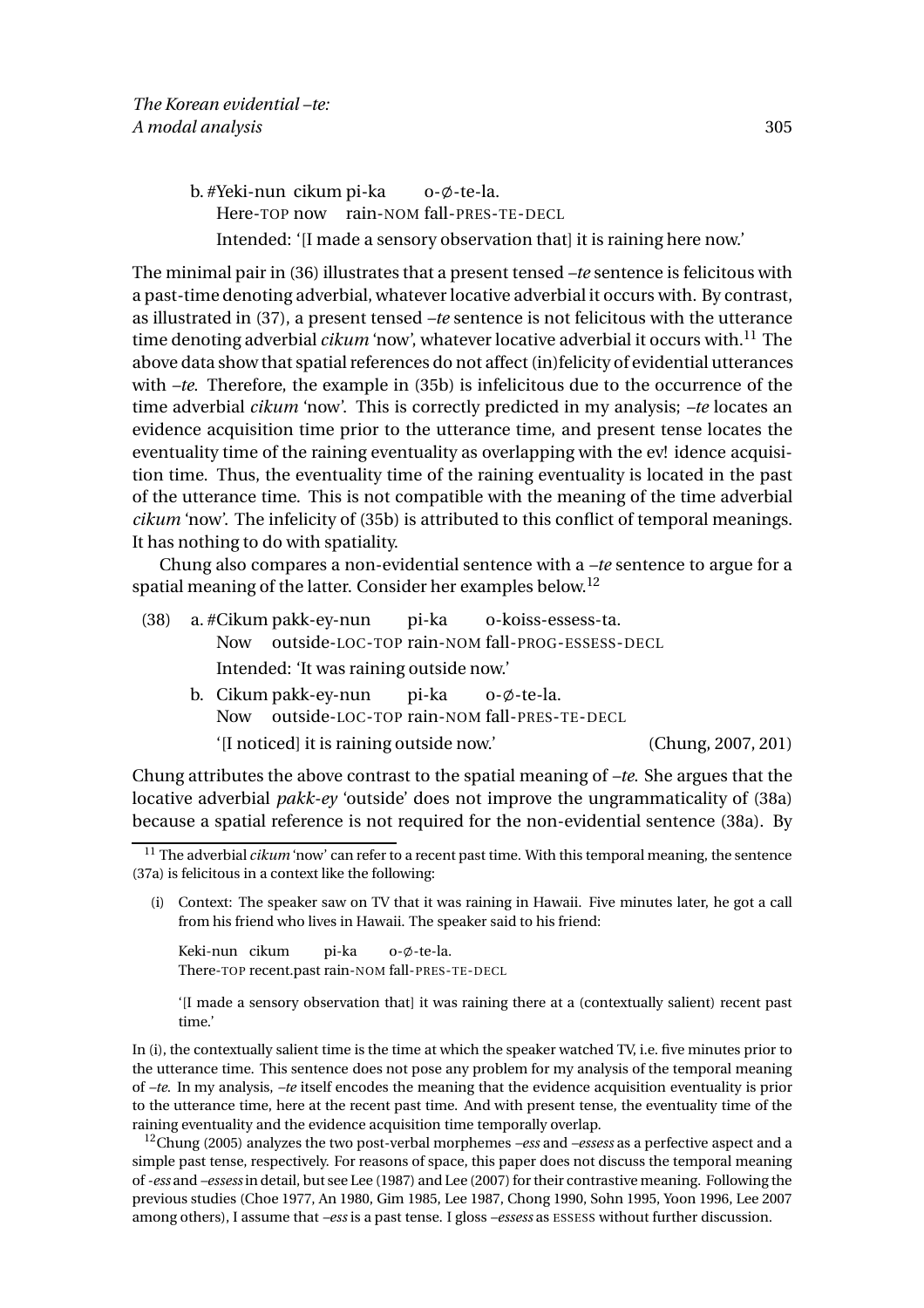contrast, (38b) is grammatical because *–te* encodes a spatial reference compatible with the adverbial *pakk-ey* 'outside'.

However, the examples in (38) do not illustrate Chung's claim about spatiality. The two sentences in (38) are not minimal pairs. They might have different grammaticality for other reasons, namely the presence of *cikum* 'now' as discussed above. The time adverbial *cikum* 'now' has the so-called 'extended now' meaning; (i) it refers to an utterance time, but (ii) it can also denote a recent past. Both (38a) and (38b) are infelicitous when *cikum* 'now' refers to an utterance time. However, with a recent past meaning of *cikum* 'now', there is a contrast between the two examples: The *–te* sentence (38b) is felicitous as in the example (i) in footnote 11, but the non-evidential sentence (38a) is infelicitous. This infelicity is well known in the literature (e.g. Lee 2007). The post-verbal morpheme *–essess* gives rise to a preterit pluperfect reading that is not compatible with the recent past meaning of *cikum* 'now' (parallel to English past perfect). This is illustrated in the following example.

- (39) a. #Chelswu-ka Chelswu-NOM now leave-ESSESS-DECL cikum ttena-essess-ta. Intended: 'Chelswu had left at a (contextually salient) recent past time.'
	- b. #Chelswu-ka Chelswu-NOM a.minute.ago leave-ESSESS-DECL pangkum ttena-essess-ta. Intended: 'Chelswu had left a minute ago.'

Given this, the contrast between (38a) and (38b) is due to the (in)compatibility of the temporal meaning of *–te* and *–essess* with the recent past meaning of *cikum* 'now'. The spatial meaning arising from *pakk-ey* 'outside' has nothing to do with the contrast in (38). The examples in (35) and (38) are the only examples discussed in her paper to argue for a spatial meaning of *–te*. However, once the meaning of *–te* is examined more thoroughly, her analysis of *–te* as a spatio-temporal operator is not empirically supported.

Furthermore, the spatio-temporal trace functions utilized by Chung make incorrect predictions on a described eventuality in question. Chung formalizes the meaning of *– te* in terms of the following three spatio-temporal trace functions. (She adopts the first two functions from Faller 2004).<sup>13</sup>

- (40) a.  $e\text{-}trace(e) = \{  | t \subseteq \tau(e) \land \text{AT}(e, t, l) \} \}$  $AT(v, t, l)$  is true iff the eventuality *e* takes place at location *l* at time *t*.
	- **b.**  $P\text{-}trace(s_c) = \{ < t, l > | t \subseteq \tau(s_c) \land \text{PERCEIVE}(s_c, t, l) | \}$ PERCEIVE( $s_c$ ,  $t$ ,  $l$ ) is true iff the speaker  $s_c$  perceives location  $l$  at time  $t$ .
	- c.  $v\text{-}trace(e) = \{ \langle t, l \rangle | \exists v \{ \text{EVIDENCE-FOR}(v, e) \land \text{AT}(v, t, l) \} \}$  $AT(v, t, l)$  is true iff the evidence *v* for the occurrence of the eventuality *e* appears at a location *l* at time *t*.

The *e-trace* function maps an eventuality (*e*) to its time-space coordinates  $\lt t, l$  >, and the *P-trace* function maps a speaker  $(s_c)$  to his/her perceptual field for each time *t* in his/her life time (i.e. during his/her run time  $\tau(s_c)$ ). The *v-trace* function maps an

<sup>&</sup>lt;sup>13</sup>Chung utilizes the temporal trace function  $\tau$  in two different ways, (i) mapping an eventuality to its run time (e.g. (40)), and (ii) mapping a spatiotemporal location to its temporal demension (e.g. (41)).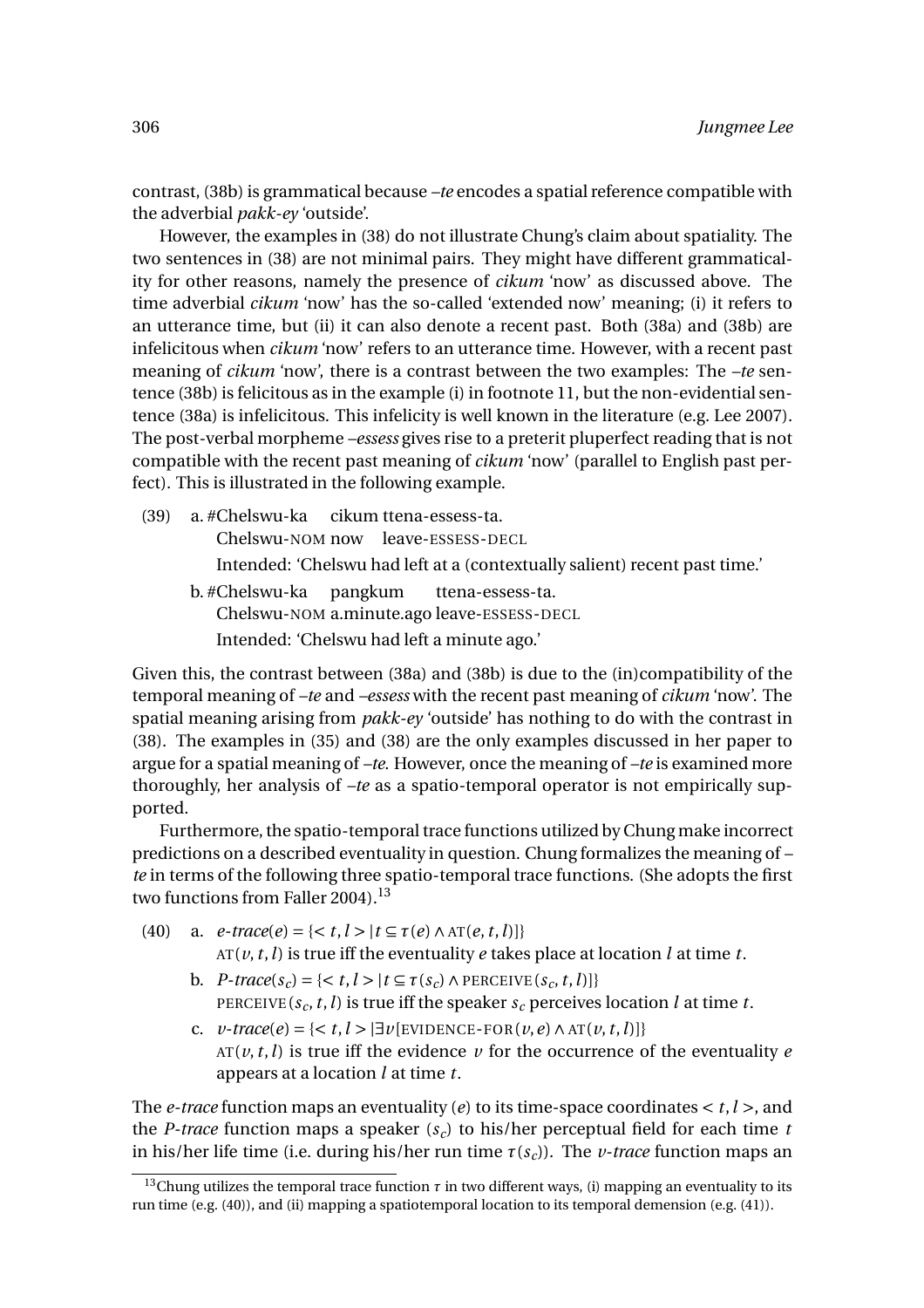eventuality (*e*) to the time-space coordinates  $\lt t$ ,  $l$  > of the evidence of the eventuality. Now, in terms of these spatio-temporal trace functions, consider the denotations of – ;, *–ess*, *–kyess* that Chung analyzes as evidentials: (The variable *L* for spatiotemporal locations denotes a set of time-space coordinates.)

- (41) a.  $[[-\emptyset]]^c = \lambda P \lambda L \exists e [P(e) \land \tau(L) \subseteq \tau(e) \land L \subseteq \nu \text{-} trace(e) \land e \text{-} trace(e) \cap P \text{-} trace(s_c) \neq \nu \text{-} trace(s_c) \land \tau(L) \subseteq \tau(e) \land \tau(L) \subseteq \nu \text{-} trace(e) \land \tau(L) \subseteq \tau(L) \land \tau(L) \subseteq \nu \text{-} trace(e) \land \tau(L) \subseteq \tau(L) \land \tau(L) \subseteq \tau(L) \land \tau(L) \subseteq \tau(L) \land \tau(L) \subseteq \tau(L) \land \tau(L) \subseteq \tau(L) \land \tau(L) \subseteq \tau(L)$  $\emptyset$ ] (simplified as  $[[-\emptyset]]^c = \lambda P \lambda L \exists e[P(e) \land L \subseteq e\text{-}trace(e)])$ 
	- b. [[−*ess*]]*<sup>c</sup>* = *λPλL*∃*e*[*P*(*e*)∧*τ*(*e*) < *τ*(*L*)∧*L* ⊆ *v-trace*(*e*)∧*e-trace*(*e*)∩*P-trace*(s*<sup>c</sup>* ) = ø1
	- c.  $[[-k\nu e s s]]^c = \lambda P \lambda L \exists e [P(e) \wedge \tau(L) < \tau(e) \wedge L \subseteq \nu \text{-} trace(e) \wedge e \text{-} trace(e) \cap P \text{-} trace(s_c)$ ø1

As indicated by the existential binding of a described eventuality *e* in (41), Chung's analysis says that a described eventuality is realized in the actual world if the speaker infers it based on his/her evidence. However, with the Korean evidential sentence of the form  $\phi$  TENSE *–te* DECL, the speaker does not assert the truth of the prejacent  $\phi$  in the actual world. This is because the speaker's evidence from his/her sensory observation does *not* necessarily lead to his/her commiting to the existence of an eventuality in the actual world. Consider the following examples for auditory evidence:

- (42) Context: The speaker woke up from the sound of somebody using water in the bathroom. Now, the speaker says to his roommate:
	- a. #Ne ecey You yesterday night-at take.shower-PAST-DECL pam-ey shyawueha-yess-e. 'You took a shower yesterday night.'
	- b. Ne ecey You yesterday night-at take.shower-PRES-TE-DECL pam-ey shyawueha-ø-te-la. '[I made a sensory observation that] you were taking a shower yesterday night.'

In (42), the speaker perceived the water dripping sound from the bathroom, and hypothesized that the water dripping sound was caused by his rommate's taking a shower. If the speaker makes such a hypothetical assumption, he/she is not committing himself/herself to its truth in the actual world. Thus, the speaker cannot make a full assertion as in (42a), but prefers a weak statement as in (42b). My analysis correctly predicts this assertive strength of Korean evidential sentences. They are weak statements involving a necessity modal, irrespective of evidence types. As shown in (33), the prejacent of a *–te* sentence is asserted to be true in the most highly ranked relevant worlds, but not in the actual world.

In Chung's analysis, however, lack of a modal component in the denotation of a *– te* sentence leads to the following wrong prediction: whatever the speaker infers from his/her sensory observation is true in the actual world. For example, given the wet ground, different people can draw different conclusions about what happened prior to the evidence acquisition time; some might infer that it rained, and others might infer that it snowed. Crucially, all possible scenarios cannot be true in the actual world. However, her analysis says that a described eventuality is realized in the actual world if the speaker infers it based on his/her evidence. In a nutshell, Chung's analysis does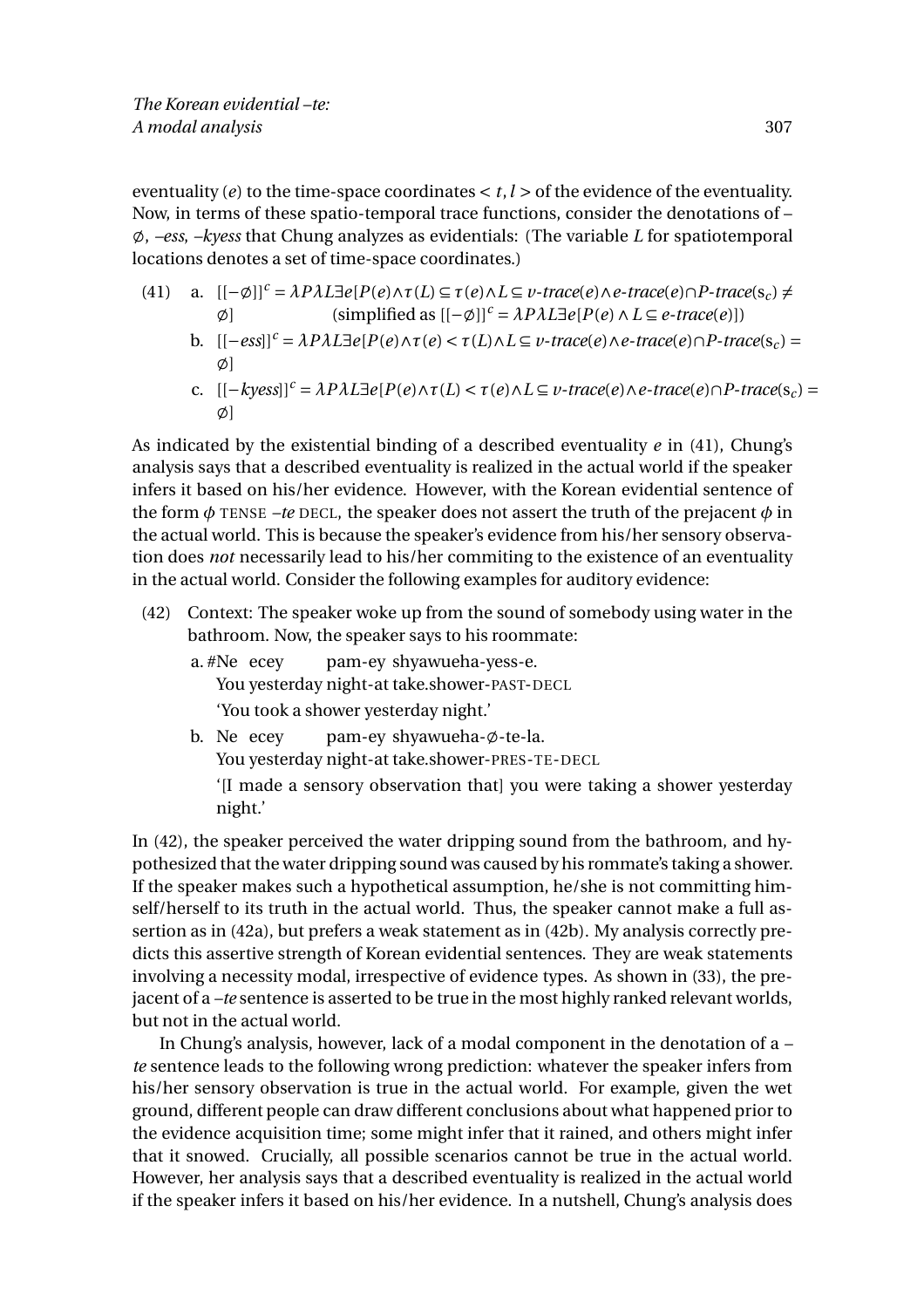not capture the modal nature of our inferences based on evidence, and this leads to a wrong prediction about the actual world.

### **6 Conclusion**

This paper formally analyzed the evidential readings of Korean sentences realized with *–te*. Unlike languages with typologically common evidential systems, Korean does not employ distinct evidentials for distinct sources of information conveyed. However, the evidence types available with *–te* sentences are predicted by its interactions with temporal categories. This provides a new perspective in cross-linguistic studies of evidentiality; an evidential meaning is not necessarily marked by independent morphemes, but it can be expressed by interactions with other grammatical categories.

Furthermore, I discussed why a modal approach to the evidential *–te* is necessary, and developed a compositional analysis in terms of Kratzer's modal theory. The relation of evidentiality and modality is cross-linguistically varied, too. Some previous studies argued for a modal meaning of evidentials (e.g. Izvorski 1997 for Bulgarian, Turkish and Norwegian; McCready and Ogata 2007 for Japanese; Matthewson et al. 2008 for St'át'imcets), and others argued against it (e.g. Faller 2002 for Quechua). This paper does not make a claim for language universals on the relationship of evidentiality and modality. But the crucial point made in this paper is that a modal analysis of *–te* is necessitated in order to capture our inference processes on the basis of evidence. In particular, the two core notions in Kratzer's system, a modal base and an ordering source, are crucial to formalize the process of our evaluating evidence (in the sense of de H! aan 1999) and making a claim on the basis of it. This view differs from de Haan's view on evidentials as "asserting that there's evidence for the speaker's utterance but does not interpret the evidence in any way (de Haan 1999)". More cross-linguistic data needs to be taken into consideration to make further remarks on the relationship of evidentiality and modality, but this paper presented one case study of the Korean evidential *–te* as a modal with empirical evidence and a compositional analysis.

### **References**

Aikhenvald, Alexandra, 2004. *Evidentiality*. Oxford: Oxford University Press.

- Aikhenvald, Alexandra and R. M. W. Dixon, 2003. *Studies in Evidentiality*. Amsterdam: John Benjamins.
- An, Dong-Hwan, 1980. *Semantics of Korean Tense Markers*. Ph.D. thesis, Georgetown University.
- Choe, Hyun-Bae, 1977. *Uli Mal Bon (Korean Grammar)*. Seoul: Chongumsa.

Choi, Hyun-Bae, 1983. *Wuli Malbon (Our Grammar)*. Seoul: Chungumsa.

Chong, Hi-Ja, 1990. Reconsideration on tense in Korean. In *Linguistic Journal of Korea*, vol. 15, pp. 389–407.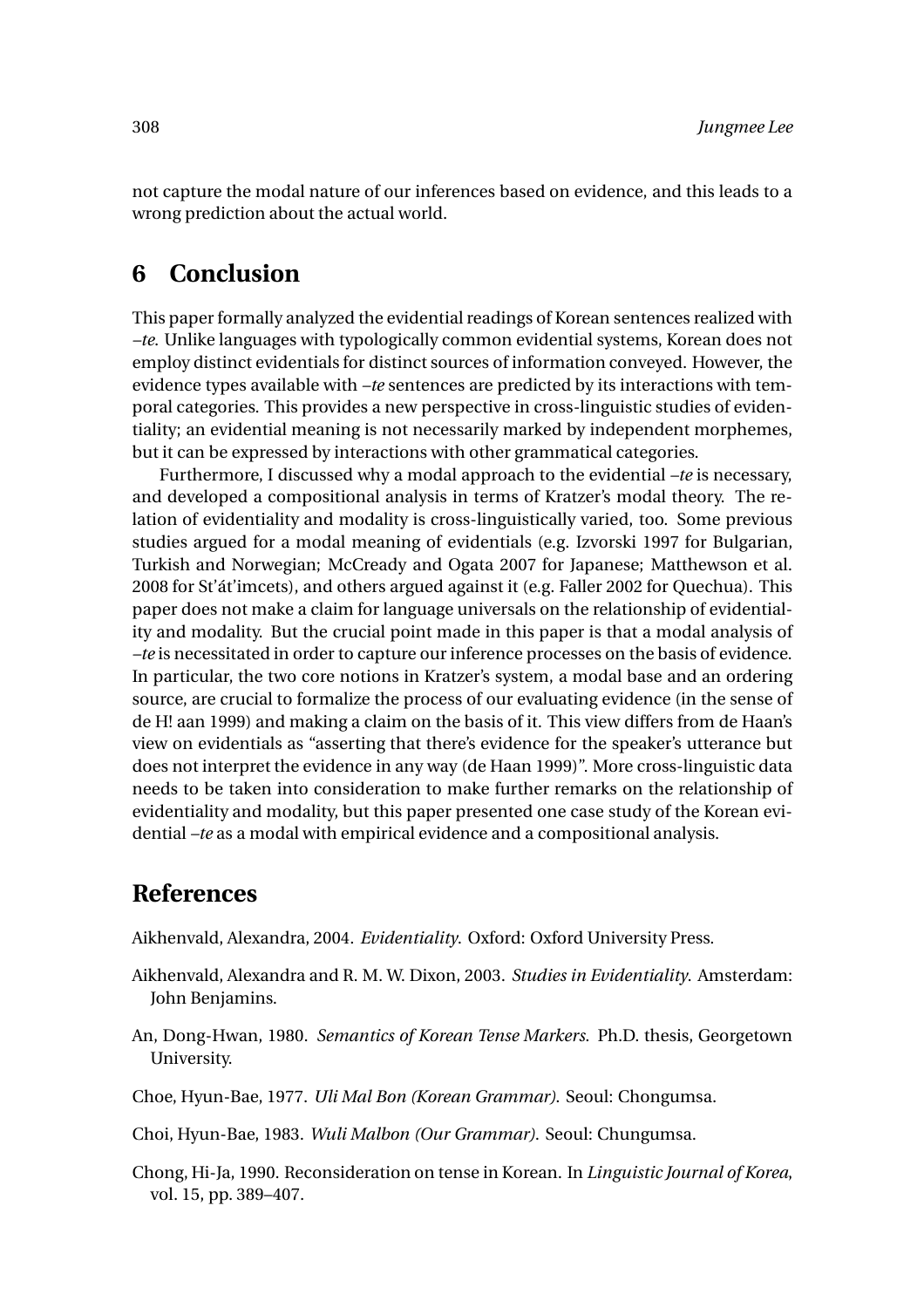Chung, Kyung-Sook, 2005. *Space in Tense: The Interaction of Tense, Aspect, Evidentiality and Speech Act in Korean.* Ph.D. thesis, Simon Fraser University.

———, 2007. Spatial deictic tense and evidentials in Korean. *Natural Language Semantics*, 15:187–219.

- Condoravdi, Cleo, 2002. Temporal interpretation of modals: Modals for the present and for the past. In Beaver, David, Luis Casillas Martínez, Brady Clark, and Stefan Kaufmann (eds.), *The Construction of Meaning*, pp. 59–87. Stanford, CA: CSLI Publications.
- de Haan, Ferdinand, 1999. Evidentiality and epistemic modality: Setting boundaries. *Southwest Journal of Linguistics*, 18:83–101.
- Faller, Martina, 2002. *Semantics and Pragmatics of Evidentials in Cuzco Quechua*. Ph.D. thesis, Stanford University.

———, 2004. The deictic core of "non-experienced past" in Cuzco Quechua. *Journal of Semantics*, 21:45–85.

Gim, Cha-Gyun, 1980. Kuke sicey hyengtaysoui uimi: Hoisang hyengtayso *–te*-lul cwungsimulo (the semantics of tense morphemes in Korean: with focus on the retrospective *–te*). In *Hangul*, pp. 3–63.

———, 1985. On the meaning of tense morphemes, *-ass* and *-ess*; and the relations between tense and aspect. In *Hangul (Korean Language Society 188)*, pp. 3–64.

- Groenendijk, Jeroen A.G. and Martin J.B. Stokhof, 1975. Modality and conversational information. *Theoretical Linguistics*, 2:61–112.
- Izvorski, Roumyana, 1997. The present perfect as an epistemic modal. In Lawson, A. and E. Cho (eds.), *Proceedings of Semantics and Linguistic Theory (SALT)*, pp. 222– 239. Cornell: CLC Publications.
- Karttunen, Lauri, 1972. *Possible* and *must*. In Kimball, J. (ed.), *Syntax and Semantics 1*, pp. 1–20. New York: Academic Press.
- Kim, Sung-Hwa, 1992. *Kwueuy sang yeonkwu (A Study on the Korean Aspect)*. Seoul: Hanshin Publishing Co.
- Kratzer, Angelika, 1977. What "must" and "can" must and can mean. *Linguistics and Philosophy*, 1:337–355.
	- ———, 1981. The notional category of modality. In Eikmeyer, Hans-Jürgen and Hannes Rieser (eds.), *Words, Worlds, and Contexts. New Approaches in Word Semantics*, pp. 38–74. Berlin: Mouton de Gruyter.
	- ———, 1991. Modality. In von Stechow, Arnim and Dieter Wunderlich (eds.), *Semantics: An International Handbook of Contemporary Research*, pp. 639–650. Berlin: Mouton de Gruyter.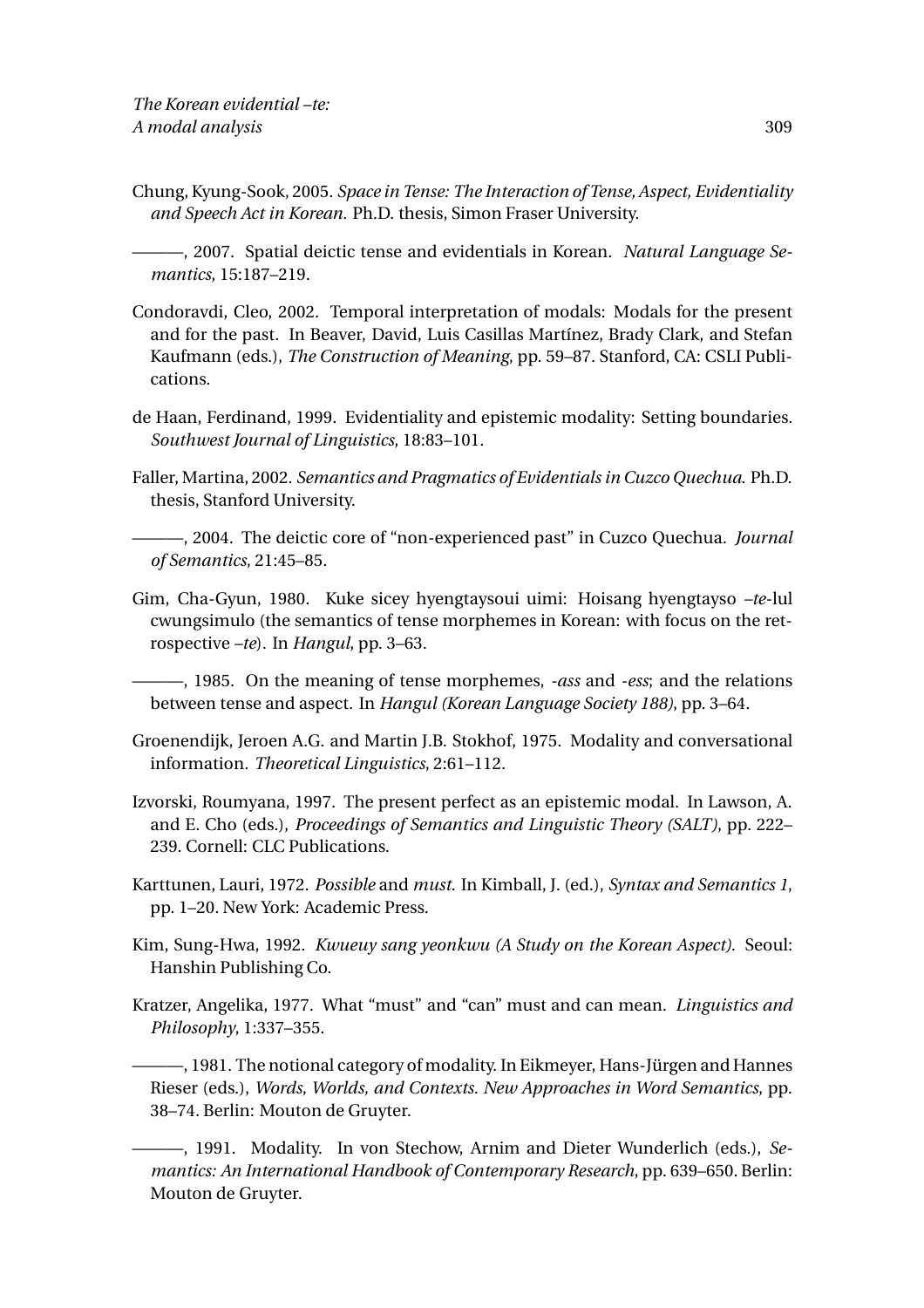- Lee, Chungmin, 1987. Temporal expressions in Korean. In *Selected papers from the First International Conference on Pragmatics*, pp. 405–447. John Benjamins.
- Lee, Eun-Hee, 2007. Dynamic and stative information in temporal reasoning: Interpretation of Korean past markers in narrative discourse. *Journal of East Asian Linguistics*, 16:1–25.
- Lee, Iksop and S. Robert Ramsey, 2000. *The Korean Language*. State University of New York Press.
- Matthewson, Lisa, Henry Davis, and Hotze Rullmann, 2007. Evidentials as epistemic modals: Evidence from St'át'imcets. In et al., J. V. Craenebroeck (ed.), *The Linguistic Variation Yearbook 7*, pp. 201–254. John Benjamins, Amsterdam.
- McCready, Eric and Norry Ogata, 2007. Evidentiality, modality and probability. *Linguistics and Philosophy*, 30:147–206.
- Portner, Paul, 1998. The progressive in modal semantics. *Language*, 74:760–787.
- Roberts, Craige, 1987. *Modal Subordination, Anaphora and Distributivity*. New York: Garland.
- ———, 1989. Modal subordination and pronominal anaphora in discourse. *Linguistics and Philosophy*, 12:689–721.
- Sohn, Ho-Min, 1975. Retrospection in Korean. *Language Research*, 11:87–103.
- ———, 1995. *Tense and aspect in Korean*. Honolulu, Hawaii: University of Hawaii Press.
- ———, 1999. *The Korean Language*. Cambridge, England: Cambridge University Press.
- Song, Jae-Mog, 2002. A typological analysis of the Korean evidential marker *–te*. *Eoneohag*, 32:147–164.
- Song, Mean-Young, 1999. *The Semantics of Tense and Propositional Attitudes*. Ph.D. thesis, Georgetown University.
- Song, Seok Choong, 1967. *Some Transformational Rules in Korean*. Ph.D. thesis, Indiana University.
- Stump, Gregory, 1985. *The Semantic Variability of Absolute Constructions*. Dordrecht: Reidel.
- Woodbury, Tony, 1986. Interactions of tense and evidentiality: a study of Sherpa and English. In Chafe, W.L. and J. Nichols (eds.), *Evidentiality: The Linguistic Encoding of Epistemology*, pp. 188–202. Ablex: Norwood, NJ.
- Yang, In-Seok, 1972. *Korean syntax: Case markers, delimiters, complementation, and relativization*. Ph.D. thesis, University of Hawaii, Honolulu.
- Yoo, Eun-Jung, 1993. Temporal interpretation of Korean without tense rules. In Kathol, A. and M. Bernstein (eds.), *Proceedings of the 10th Eastern States Conference on Linguisitcs*, pp. 381–392.